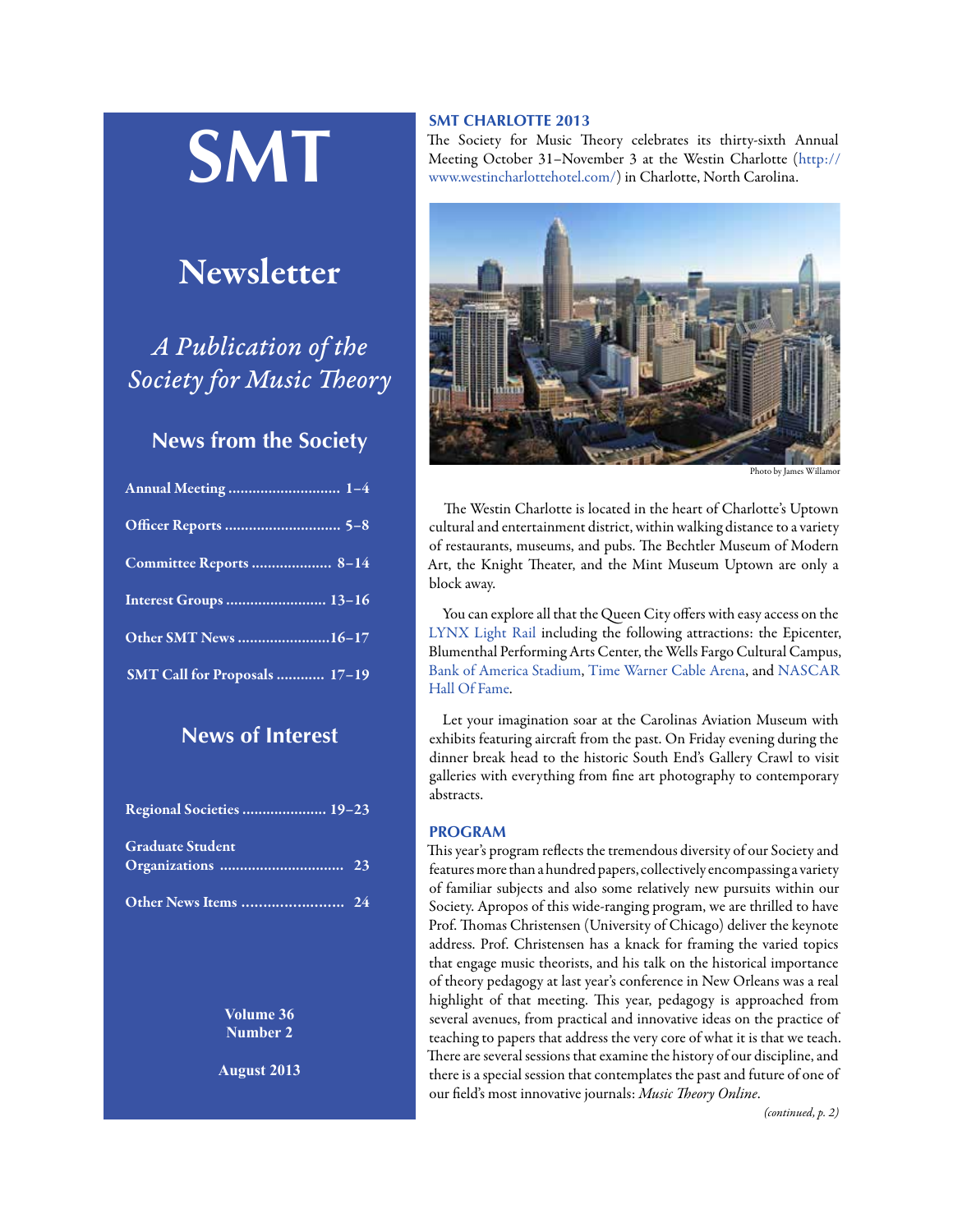# **Future Annual Meetings**

# 2013

October 31–November 3 Charlotte, North Carolina

# 2014

November 6–9 Milwaukee, Wisconsin (SMT and AMS)

# 2015

October 29–November 1 St. Louis, Missouri



2013 Annual Meeting Registration Fees

On or before 5 p.m. CDT on September 30, 2013: \$110 for regular members \$55 for students/retired

October 1–20: \$155 for regular members \$80 for students/retired

After October 20 (onsite): \$175 for regular members \$85 for students/retired

We can also look forward to a fascinating special session on twentieth-century Russian music theory that offers a glimpse into approaches not widely known and topics not often studied by our Society's regular participants.

Music analysis is, as ever, one of our most popular pursuits, and the repertoire to be examined on conference sessions ranges from early music to common-practice traditions (both classical and popular) to serialism and other modernist endeavors to hip hop. Even within the modern tradition, there is considerable breadth: we will hear new readings of works not only by perennial favorites such as Debussy, Ravel, Stravinsky, Schoenberg, Boulez, Stockhausen, and Takemitsu, but also by influential, if less studied, composers such as Tadeusz Baird, James Dillon, Chen Yi, Tan Dun, Claude Vivier, and Beat Furrer.

The 2013 Program Committee—Nicole Biamonte, Alfred Cramer, Judith Lochhead, Scott Murphy, Gordon Sly, Harald Krebs (*ex officio*), and Michael Buchler (chair)—read and debated over 380 proposals to select this year's program. We greatly look forward to an exciting conference that offers something for everyone who enjoys contemplating music. We hope that you will join us in Charlotte this fall.

# **Hotel Information**

The Westin Charlotte (601 South College Street) has reserved a block of rooms for the conference attendees. The rates are \$169 (single, double, triple, and quad) plus taxes per night.

These rates, available until October 9, 2013, are subject to availability. Reservations for the Westin Charlotte may be made online at [https://](https://www.starwoodmeeting.com/Book/musictheory2013) [www.starwoodmeeting.com/Book/musictheory2013](https://www.starwoodmeeting.com/Book/musictheory2013) or by calling (888) 625-5144 and asking for the group block for Society for Music Theory. SMT members are strongly encouraged to stay at the conference hotel.

#### **Conference Registration**

Registration opens August 1, 2013. You can register online by logging into your account on the SMT website, or by downloading and printing a registration form found at the conference website.

Fees for registration received on or before 5 p.m. Central Time on September 30, 2013 are \$110 for individuals and \$55 for student/ retired. Late registration fees (October 1–20) are \$155 for individuals and \$80 for student/retired. After October 20, you will need to register onsite: \$175 for individuals and \$85 for students/retired.

Please note you must be a member of the Society for Music Theory to attend the Annual Meeting.

# **Transportation**

# **Air Travel**

The Charlotte-Douglas International Airport (CLT), located just outside Charlotte, serves most major U.S. airlines.

*(continued, p. 3)*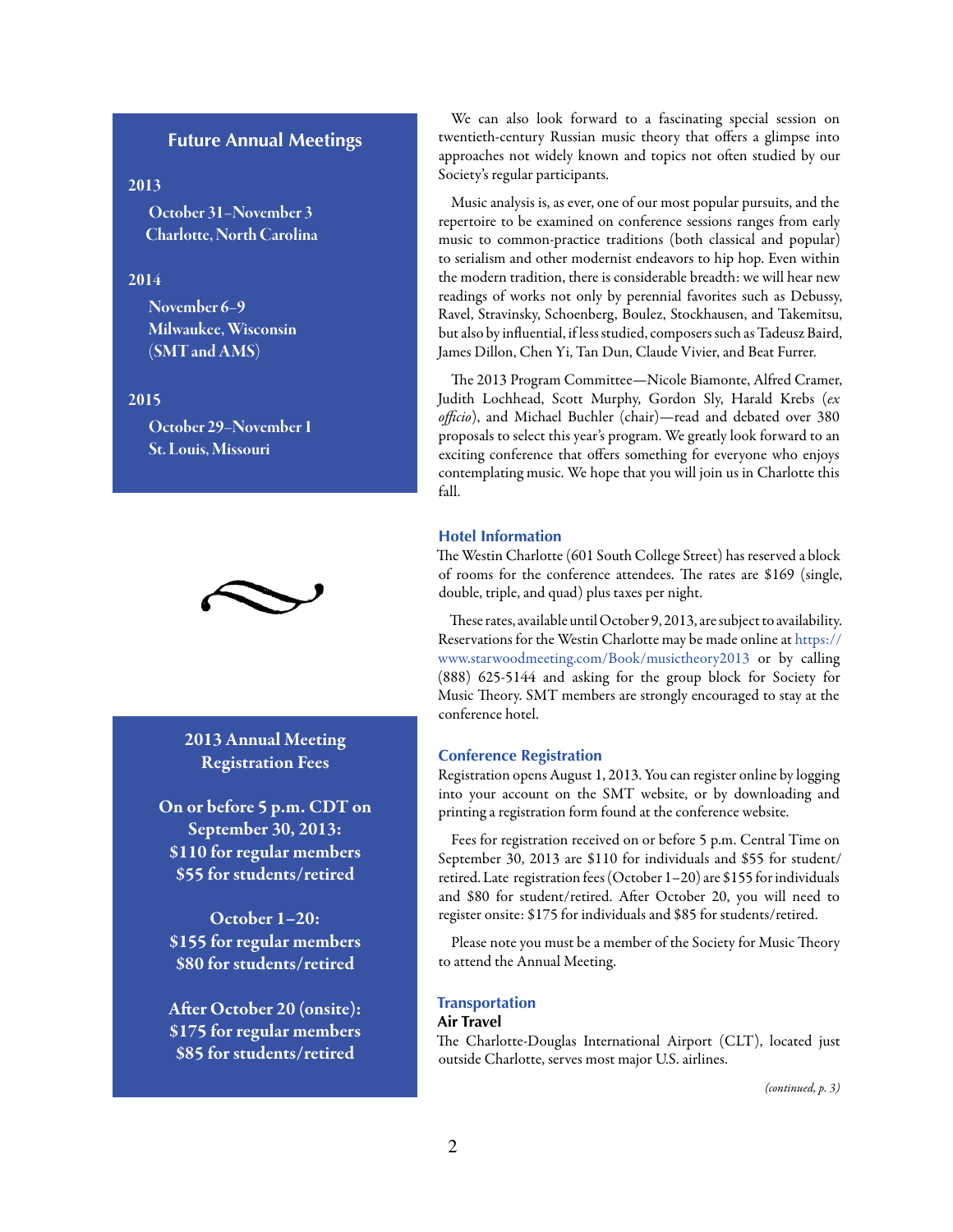#### **Ground Transportation**

Charlotte Area Transit System (CATS) offers a Sprinter bus service that provides a direct connection between Charlotte Douglas International Airport and Center City Charlotte. It departs in front of Zone D Baggage Claim every twenty minutes on weekdays and every thirty minutes on weekends. The fare is \$2 one-way. See information here:

[http://charmeck.org/city/charlotte/cats/bus/ridingcats/pages/sprinter.aspx.](http://charmeck.org/city/charlotte/cats/bus/ridingcats/pages/sprinter.aspx)

#### **Train**

Three Amtrak routes serve Charlotte; the Piedmont connects Charlotte and Raleigh; the Carolinian runs to New York; and the Crescent travels from New York and New Orleans. See information here: <http://www.amtrack.com/home>.

## **Bus**

Greyhound offers daily service to and from Charlotte along the East Coast and across the Southeast. See information here: [http://www.greyhound.com.](http://www.greyhound.com)

Megabus offers service from Atlanta, Durham (NC), New York, Richmond (VA), and Washington, D.C. See information here: [http://us.megabus.com/Default.aspx.](http://us.megabus.com/Default.aspx)

#### **Driving**

Driving direction to the Westin Charlotte can be found here: [http://www.westincharlottehotel.com/directions.](http://www.westincharlottehotel.com/directions)

Valet and self-parking is from \$18–\$25 per day. There are numerous commercial lots and garages within walking distance to the Westin. See: [http://www.charlottecentercity.org/transportation/parking](http://www.charlottecentercity.org/transportation/parking/)/.

#### **Student Helpers**

SMT is looking for student volunteers to help during the conference in return for free registration. If you are interested, please contact [vlong@uchicago.edu](mailto:vlong%40uchicago.edu?subject=).

# **Conference Guide Program**

Whether you'll be attending for your first time, your fifth, or your thirtieth, please consider taking part in the Conference Guide Program hosted by the SMT Professional Development Committee. The Conference Guide Program offers a simple and informal means for longer-term SMT members to connect with newer members while opening a door for additional social and professional interaction for less-experienced conference participants. If you are a newer member of the society, we would like to extend a hearty welcome to you by pairing you with members of the society who know their way around the meeting. This helps to break some of the formal ice and to demystify the conference. If you are a long-term member, please consider serving as a guide to assist in making the newer members' experience at the conference pleasant and productive.

How might a conference guide assist a newer SMT member? Here are a few of the many possibilities:

- finding a session to attend together and debriefing afterwards;
- getting together over coffee to answer questions about the structure of SMT, the purposes of the conference, and how these purposes are carried out in the various forums (paper sessions, panel sessions, meetings, job interviews, etc.);

# **Society for Music Theory 2013 Executive Board**

Harald Krebs, *President,* 2013 School of Music University of Victoria P.O. Box 1700 STN CSC Victoria, BC V8W 2Y2 Canada [president@societymusictheory.org](mailto:president%40societymusictheory.org?subject=)

Poundie Burstein, *President-elect* Department of Music Hunter College City University of New York 695 Park Ave. New York, New York 10065 [poundie@aol.com](mailto:poundie%40aol.com?subject=)

Janna Saslaw, *Vice President,* 2013 Loyola University New Orleans 6363 St. Charles Ave. Box 8 New Orleans, LA 70118 [jksaslaw@loyno.edu](mailto:jksaslaw%40loyno.edu?subject=)

Stanley Kleppinger, *Secretary* School of Music University of Nebraska 113 Westbrook Music Building PO Box 880100 Lincoln, NE 68588 [skleppinger2@unl.edu](mailto:skleppinger2%40unl.edu?subject=)

Eric Isaacson, Treasurer, 2014 Jacobs School of Music Indiana University 1201 East Third Street Bloomington, IN 47405 [isaacso@indiana.edu](mailto:isaacso%40indiana.edu?subject=)

Victoria L. Long, Executive Director (*ex officio*) [vlong@uchicago.edu](mailto:vlong%40uchicago.edu?subject=)

*Members-at-Large*  Gretchen Horlacher, 2013 Indiana University

 Evan Jones, 2013 Florida State University

*(continued, p. 4)*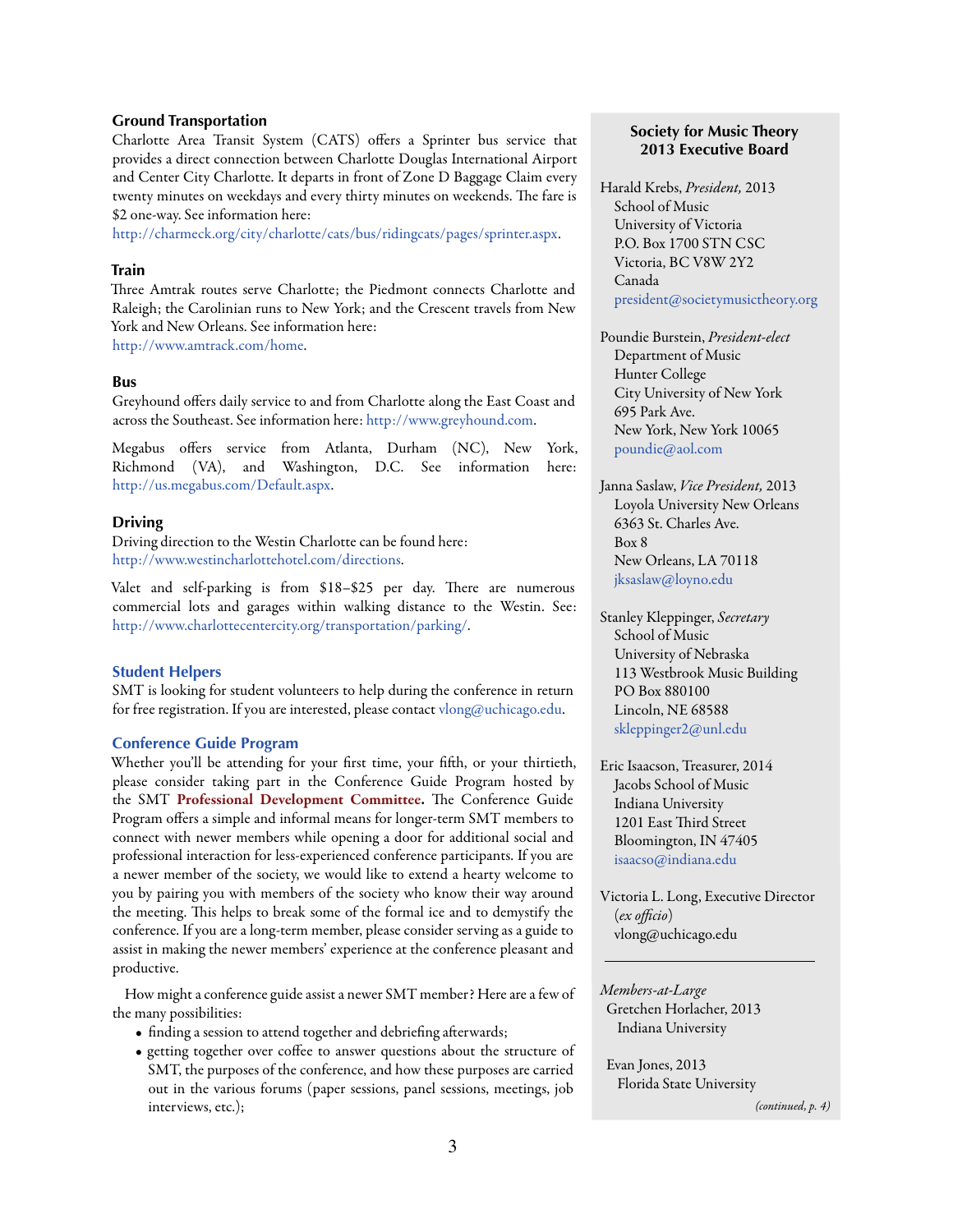# **Society for Music Theory 2013 Executive Board** *(continued)*

<span id="page-3-0"></span>Joseph Kraus, 2014 Florida State University

Brenda Ravenscroft, 2014 Queen's University

Áine Heneghan, 2015 University of Michigan

Keith Waters, 2015 University of Colorado–Boulder

# **Society for Music Theory 2013 Committees**

# Publications Committee

Walter Everett, chair Karen Bottge Michael Cherlin Gretchen Horlacher Tim Koozin Yonatan Malin Joel Phillips Mark Spicer

# 2013 Program Committee

Michael Buchler, chair Nicole Biamonte Alfred Cramer Judith Lochhead Scott Murphy Gordon Sly

#### 2013 Nominating Committee

Robert Hatten, chair Steven Bruns Marianne Kielian-Gilbert David Smyth Deborah Stein

# Publications Awards Committee

Richard Ashley, chair Matthew Bribitzer-Stull Shaugn O'Donnell Ellie Hisama Daphne Leong Wayne Petty

• attending the opening reception, the exhibit room, a concert, a meal, or another social event and making introductions;

• just being a friendly and supportive contact throughout the meeting (and shortly before and after, if possible).

All involved should plan to meet on Thursday, October 31, from 5:00 to 5:30 pm.

Please note, the conference guides program is not intended to provide detailed career advice or academic mentorship.

Any attendees wishing to be paired with a guide and any SMT members wishing to serve as guides (please volunteer!) are invited to contact Akane Mori directly ([mori@hartford.edu](mailto:mori@hartford.edu)) by two weeks before the conference. If you have already indicated your interest by checking the box on your registration form, it would be appreciated if you could confirm directly with Akane Mori as well.

# **Minority and International Travel Grants**

The **Committee on Diversity** offers two grant programs for theorists attending the SMT Annual Meeting. Theorists who are citizens of the U.S. or Canada and who belong to an ethnic minority (defined here on the basis of the majority of current SMT members) are invited to apply for Minority Travel Grants. Non-U.S. and non-Canadian citizens who reside outside the U.S. and Canada are invited to apply for International Travel Grants. Theorists at all stages of their careers, including graduate students, are encouraged to apply. Grants typically range from \$300 to \$600. It is possible to be a repeat recipient as well (though new applicants will be given priority). Please go to <http://societymusictheory.org/grants/travel> for information on applying.

Ple[as](http://societymusictheory.org/events/meeting2013/main%20)e visit [http://societymusictheory.org/events/meeting2013/](http://societymusictheory.org/events/meeting2013/main) [main](http://societymusictheory.org/events/meeting2013/main) for a complete listing of conference activities and information.

# **OFFICER REPORTS**

#### **FROM THE PRESIDENT**

I feel as if I have written more during my term . as president than during any earlier two-year period of my life. Aside from four messages to the membership (of which this, amazingly, is my last!), I have written thousands of e-mails, many summaries of Board discussions (in preparation for votes on important issues), motions, policy statements, text for new web pages, revisions for the Society's Governance Guidelines, and so on. I know that most of



these writings have had an even more restricted readership than my books and articles—but I hope that at least some of them have had or will have a positive impact on the Society.

I look forward to having more time for scholarly writing. Come November, I hope to have more time for reading scholarly works as well. Although some of my reading during my presidency fell into

*(continued, p. 5)*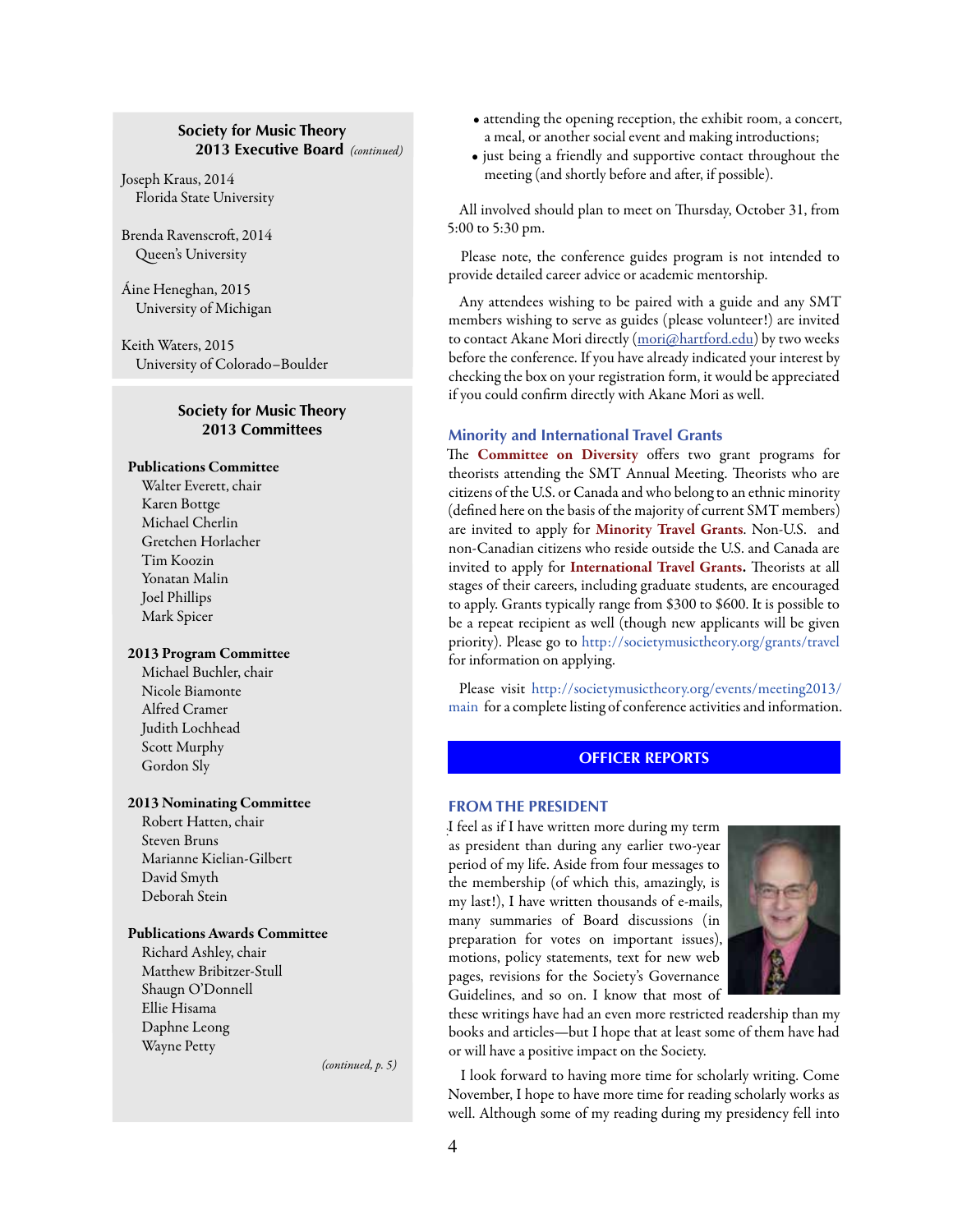this category (for example, over 380 SMT proposals last spring!), most of it consisted of e-mails, proposals from committee chairs, and various documents that required proofreading (the Newsletter, the conference program, the website). I found all of this material interesting, and was happy to work on it—but I shall be equally happy to catch up on my reading of the stellar books and articles that our members are producing.

When I return to my "normal" life, I know that I shall leave the Society in good hands. It has been a pleasure to work with Presidentelect Poundie Burstein during the past months. His advice, especially with respect to committee assignments, has been invaluable. I thank him and the other officers and members of the Executive Board for their avid participation in discussions. I thank the committee chairs and the journal and Newsletter editors for doing a superb job of keeping the Society and its publications running smoothly. A special thank-you to the hard-working members of the 2013 Program Committee, who devoted so much time to putting together our program for Charlotte. And finally, I must express my gratitude to Executive Director Vicky Long. Besides efficiently handling the incalculably complex task of organizing our conferences, she is, with her vast institutional memory, a wellspring of information and wise advice. I am grateful to her also for her work on archiving SMT documents—an important project in which she has been engaged for years.

I am happy with the state of the Society as I prepare to step down. It is financially very healthy (thanks in part to an unprecedentedly high intake from the NOLA conference, and to the hard work of two recently formed committees—the Investment Committee and the Development Committee). But my perception of the health of the Society is based primarily on non-financial matters—for instance, on the aforementioned record crop of conference proposal submissions; the very large number of applicants to our workshop programs (including the new Peer Learning Program); and the willingness of members to serve on committees and editorial boards. As I worked on filling vacancies on committees and editorial boards, I was touched by the frequency of swift and positive responses to my invitations. The membership is participating in the Society's manifold activities with gratifying enthusiasm—surely a sign of health.

Forgive me for mentioning one aspect of the Society that strikes me as less than healthy: the low participation in elections. Last spring, less than a quarter of the membership cast a vote. It may be that members felt that somebody appropriate would be elected no matter whether they voted or not; all of the candidates on the slate produced by our Nominating Committee were certainly outstanding. Still, I find it difficult to fathom why all members could not take a few minutes to select the persons who, in their opinion, would be the very best choices for particular offices. I urge all members, including younger ones who may not yet be in the habit of voting, to participate in next year's election.

It has been an honor and a pleasure to serve the Society as president. I thank the membership for granting me this opportunity.

—Harald Krebs

# **Society For Music Theory 2013 Committees**

*(continued)*

Committee on the Status of Women Laurel Parsons, chair Inessa Bazayev Abby Shupe Jane Clendinning Brad Osborn Rachel Lumsden Committee on Diversity

Horace Maxile, chair Christopher Doll Anna Gawboy Roger Graybill Wendy Lee Andrew Pau Cynthia Gonzales John Latartara

Professional Development Committee

Nancy Rogers, chair Gilbert DeBenedetti Timothy Johnson Akane Mori Jenine L. Brown Diego Cubero Melissa Hoag Philip Stoecker

#### IT/Networking Committee

Tim Koozin, chair Sean Atkinson Walter Everett Shersten Johnson Robert Kosovsky Yonatan Malin Brent Yorgason Michael Callahan William Guerin Tahirih Motazedian Jeremiah Goyette Kris Shaffer

#### Subventions Committee

Janna Saslaw, chair Edward Gollin Evan Jones Catherine Losada Walter Everett Melissa Hoag Philip Stoecker

#### 2013 Local Arrangements Committee

Victoria Long, chair Tomoko Deguchi

*(continued, p. 6)*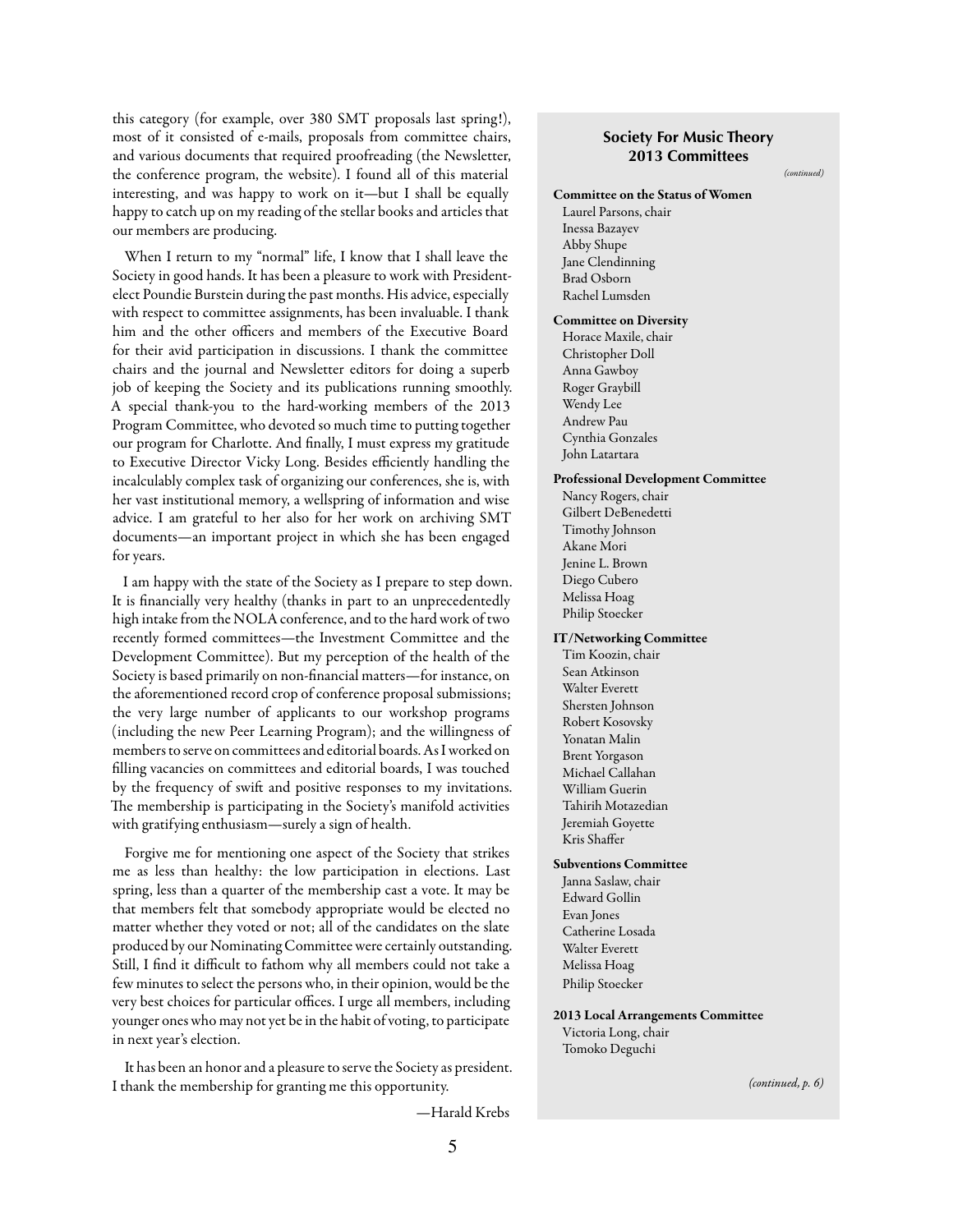# **Society for Music Theory 2013 Committees**

*(continued)*

#### 2013 Committee on Workshop Programs

John Roeder, chair Michael Buchler Samuel Ng Elizabeth West Marvin

#### Development Committee

Elizabeth Hellmuth Margulis, chair Tim Heltzel Joel Lester Elizabeth West Marvin Victoria Long, *ex officio*

#### **Ad hoc Committees**

#### Committee on Demographics

Jennifer Bain, chair Morwaread Farbood Jared Hartt Irna Priore Richard Randall

#### Committee on Disability Issues

Jonathan Kochavi, chair Jeffrey Gillespie Allen Gimbel Jennifer Iverson Julie Pedneault-Deslauriers Ciro Scotto

#### Sustainability Committee

Jill Brasky, chair Philip Duker Paul Miller Daniel Shanahan John Snyder

Investment Committee Stefan Kostka, chair Breighan Brown Noriko Manabe

Links to SMT's committees are found at [http://societymusictheory.org/administra](http://societymusictheory.org/administration/committees)[tion/committees](http://societymusictheory.org/administration/committees).

Delegates and Liaisons Edward Jurkowski: Delegate to ACLS (2015) Alexander Rehding: Representative to U.S. RILM (2014) David Bernstein: Member of the *New Grove* Advisory Panel (2014)

#### **FROM THE VICE PRESIDENT**



The January round of Subvention Grants resulted in the following awards: Mark J. Butler received \$950 for interactive technology associated with his book, *Playing with Something that Runs: Technology, Improvisation, and Composition in Electronic-Music Performance,* which will be published by Oxford University Press (Fall 2013); Philip A. Ewell received \$230 to help defray costs of setting musical examples for his article,

"Rethinking Octatonicism: Views from Stravinsky's Homeland," which appeared in *Music Theory Online* Vol. 18, no. 4; Elizabeth Hellmuth Margulis received \$820 for musical examples and indexing in her book, *On Repeat: How Music Plays the Mind,* also from Oxford University Press (Fall 2013).







 *Mark Butler Philip Ewell Elizabeth H. Margulis*

The list of Interest Groups has expanded once again with the addition of the Russian Theory and Post-WWII Music Analysis Interest Groups (see their entries below).

—Janna K. Saslaw

# **ACTIONS OF THE EXECUTIVE BOARD**

#### **FROM THE SECRETARY**



Since the publication of the February 2013 SMT Newsletter, the Executive Board has passed the following motions:

1. That the following description be added to the list of the Society's publication awards in the Governance Guidelines, and that the description currently posted on the website be revised to match it: Citations of Special Merit are occasionally awarded for editions, translations,

reference works, edited volumes, and other types of publications that are of extraordinary value to the discipline."

2. That the description in the Governance Guidelines of the categories of membership be revised to the following:

Membership in the Society shall be available to natural persons in the following categories:

• Regular: for those who are not eligible for any other category of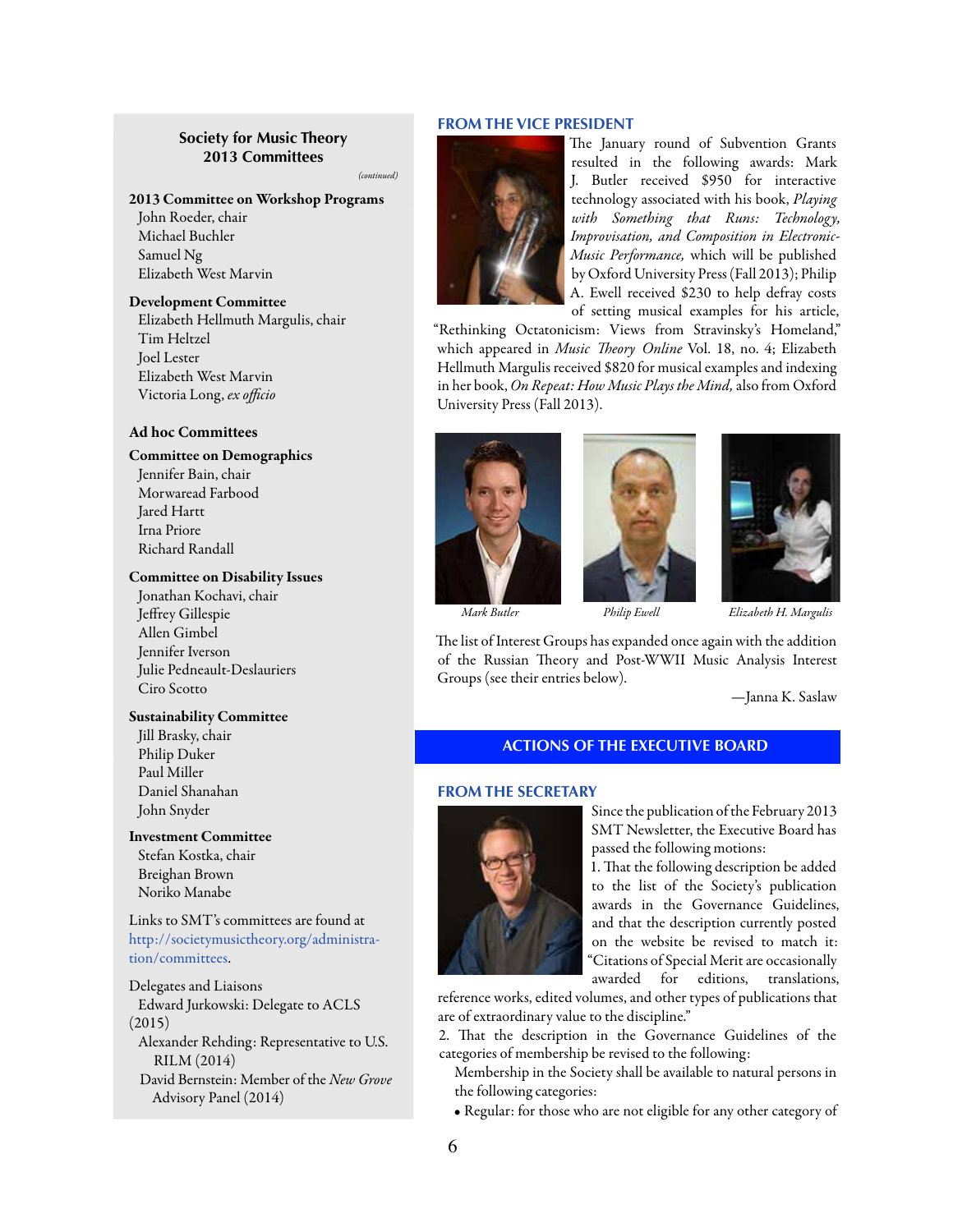membership.

- Student: for those who are enrolled, either full-time or parttime, as undergraduate or graduate students (documentation of student status may be requested).
- Subsidized: for those who have completed their studies and whose income is \$35,000 USD or less.
- Joint/Household: for two or more members who share a residence or address; they would be members in good standing, but would receive only one copy of any and all Society mailings, including copies of *Music Theory Spectrum.*
- Retired: for those over the age of 65 and/or those who have retired from their academic positions.
- Lifetime: the Executive Board, by unanimous vote, may authorize Lifetime Memberships to be granted in recognition of truly outstanding contributions to the field of music theory. Lifetime Members have full rights and privileges of membership without payment of annual dues.
- 3. That the GSWP Committee be renamed "Committee on Workshop Programs," and that the current text about the GSWP Committee in the Governance Guidelines be changed to the following:

#### Committee on Workshop Programs

The Committee on Workshop Programs selects Graduate Student Workshop Program (GSWP) leaders, performs administrative duties associated with the workshops, and assists in coordinating GSWP activities with the rest of the SMT meeting program. (EB 2011)

The Committee also selects leaders for the Peer Learning Program (PLP), performs administrative duties associated with the program, and assists in coordinating PLP activities with the rest of the SMT meeting program. (EB 2013)

#### *Size:* four persons. (EB 2008)

*Composition:* a chair, the current Program Committee chair, and two other members. At least one member, not including the Program Committee chair, must recently have been involved, as leader or participant, in a GSWP or PLP workshop. (EB 2011, 2013)

*Term:* one year.

*Chair:* one member of the committee will be appointed to serve an additional term as chair the following year. (EB 2011)

4. That the final sentence of the "Definition of a 'Member in Good Standing'" in the Governance Guidelines be deleted, and that the current final sentence of the Governance Guidelines be revised to "Members in good standing are eligible to vote at the annual business meeting of the members of the Society. Members in good standing on the starting date of an SMT election may participate in the election."

5. That the following text be added at the end of the Governance Guidelines: "Timeline of Nominations and Elections

Nominations deadline: December 15 Election period: April 1–22"

#### **Society for Music Theory Publications**

#### *Music Theory Spectrum* Editors and Editorial Assistants

Michael Cherlin, Editor, 2013–15 Mark Spicer, Associate Editor Christoph Neidhöfer, Reviews Editor Emily Vigne, Editorial Assistant Drew Nobile, Editorial Assistant Michael Duffy, Technical Assistant

#### Editorial Board

Vasili Byros Steven Cahn Robert Cook Edward Gollin Kevin Holm-Hudson David Kopp Victoria Malawey José Oliveira Martins Ryan McClelland Danuta Mirka Jairo Moreno Maryam Moshaver Robert Peck Marianne Wheeldon Anna Zayaruznya

#### *Music Theory Online*

Editors and Editorial Assistants Lee Rothfarb, Founding Editor Yonatan Malin, Editor Karen Bottge, Associate Editor Steven Rings, Reviews Editor Kyle Adams, Reviews Editor Brent Yorgason, Managing Editor

#### Editorial Board

Stephen Brown David Clampitt Dora Hanninen Ragnild Brøvig-Hanssen Gary Karpinski Catherine Losada Jan Miyake Nancy Rao Joti Rockwell Stephen Rodgers Leigh VanHandel

# *SMT Newsletter*

Joel Phillips, Editor Ron Rodman, Associate Editor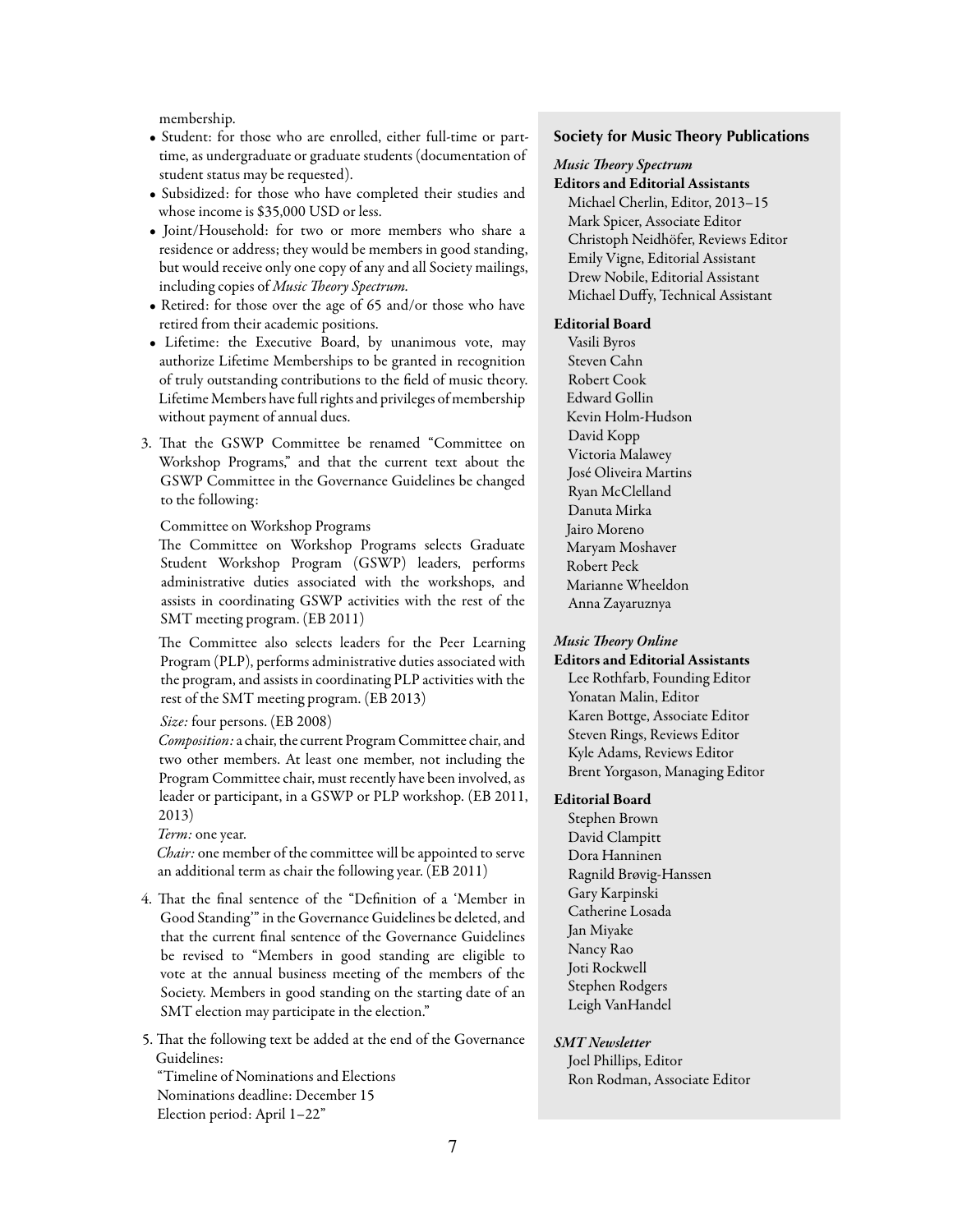- <span id="page-7-0"></span>6. That the Society provide \$400 as an honorarium for the leader of the 2013 Peer Learning Program workshop.
- 7. That the Investment Committee be authorized to invest \$40,000 on behalf of the Society.
- 8. That the name "Diversity Committee" in the Governance Guidelines be changed to "Committee on Diversity," and that the description in the Governance Guidelines of the travel grants administered by this committee be revised as follows:

The Committee on Diversity shall administer grants to assist with travel to the SMT Annual Meeting—a Minority Travel Grant for those who are citizens of the US or Canada and who belong to an ethnic minority (EB 1998); and an International Travel Grant for non-US and non-Canadian citizens who reside outside of the United States and Canada (EB 2003, 2013). The two programs will have separate applications (EB 2003). Students and junior faculty (in that order) are given preference for both grants (EB 2013).

- 9. That the following clause be added to the description of the Publication Awards Committee in the Governance Guidelines: "Nominations: only members of the Society for Music Theory may submit nominations for the Society's publication awards."
- 10. That the Article Mentoring Program of the Committee on the Status of Women be approved, and that this program be listed within the description of the Committee's activities in the Governance Guidelines, as follows:

The Committee on the Status of Women administers mentoring programs for women scholars submitting paper proposals to the Annual Meeting, and for women scholars submitting articles to major theory journals.

- 11. That a term of service of four years be added to the entry on the Development Committee in the Governance Guidelines.
- 12. That Lee Rothfarb be listed on the masthead of *Music Theory Online* as Founding Editor, beginning with the June 2013 issue.

—Stanley V. Kleppinger

# **COMMITTEE REPORTS**

The Publications Committee would like to welcome both Ron Rodman to his position as Associate Editor of the Newsletter and Kyle Adams as he begins his term as Reviews Editor for *Music Theory Online.* Both of these posts are new (*MTO* now has two reviews editors), owing to great expansions of duties over the past several years.

We have one announcement in celebration of our past: the *MTO*  masthead will henceforth list Lee Rothfarb as Founding Editor. The Committee would also like to inform the membership that *Spectrum*'s transition to Oxford University Press is proceeding very smoothly; OUP will begin publishing with Vol. 36 in 2014. Finally, it is my pleasure to report that Matt Shaftel will be succeeding me in chairing the Publications Committee. Matt provided excellent leadership in all respects as Editor of

# **DO YOU KNOW ABOUT THESE SMT GRANTS?**

# SMT TRAVEL GRANTS

The Committee on Diversity offers two grant programs for theorists attending the SMT Annual Meeting. Theorists who belong to an ethnic minority (defined here on the basis of the majority of current SMT members) are invited to apply for Minority Travel Grants. Theorists who reside outside the United States and Canada are invited to apply for International Travel Grants.

Theorists at all stages of their careers, including graduate students, are encouraged to apply. Grants typically range from US \$300 to \$600.

For more information, please visit [http://](http://societymusictheory.org/grants/travel) [societymusictheory.org/grants/travel.](http://societymusictheory.org/grants/travel)

—Horace Maxile

#### • • • • •

#### SMT SUBVENTION GRANTS

Twice annually the Society for Music Theory awards Subvention Grants to help reimburse authors for out-ofpocket expenses associated with the preparation and publishing of any article or book in the field of music theory that has been accepted for publication. Among the possible expenses to which the fund may be applied are the copying and setting of musical examples, the payment of copyright or permission fees, the production of graphic and illustrative material, and the development of any relevant computer software, audio material, or other multimedia components essential to the text's production. *Proposal submission deadlines are January 15 and July 15.*

For more information on Subvention Grants, visit [http://societymusictheory](http://societymusictheory.org/grants/subvention) [.org/grants/subvention](http://societymusictheory.org/grants/subvention).

—Janna K. Saslaw

*(continued, p. 9)*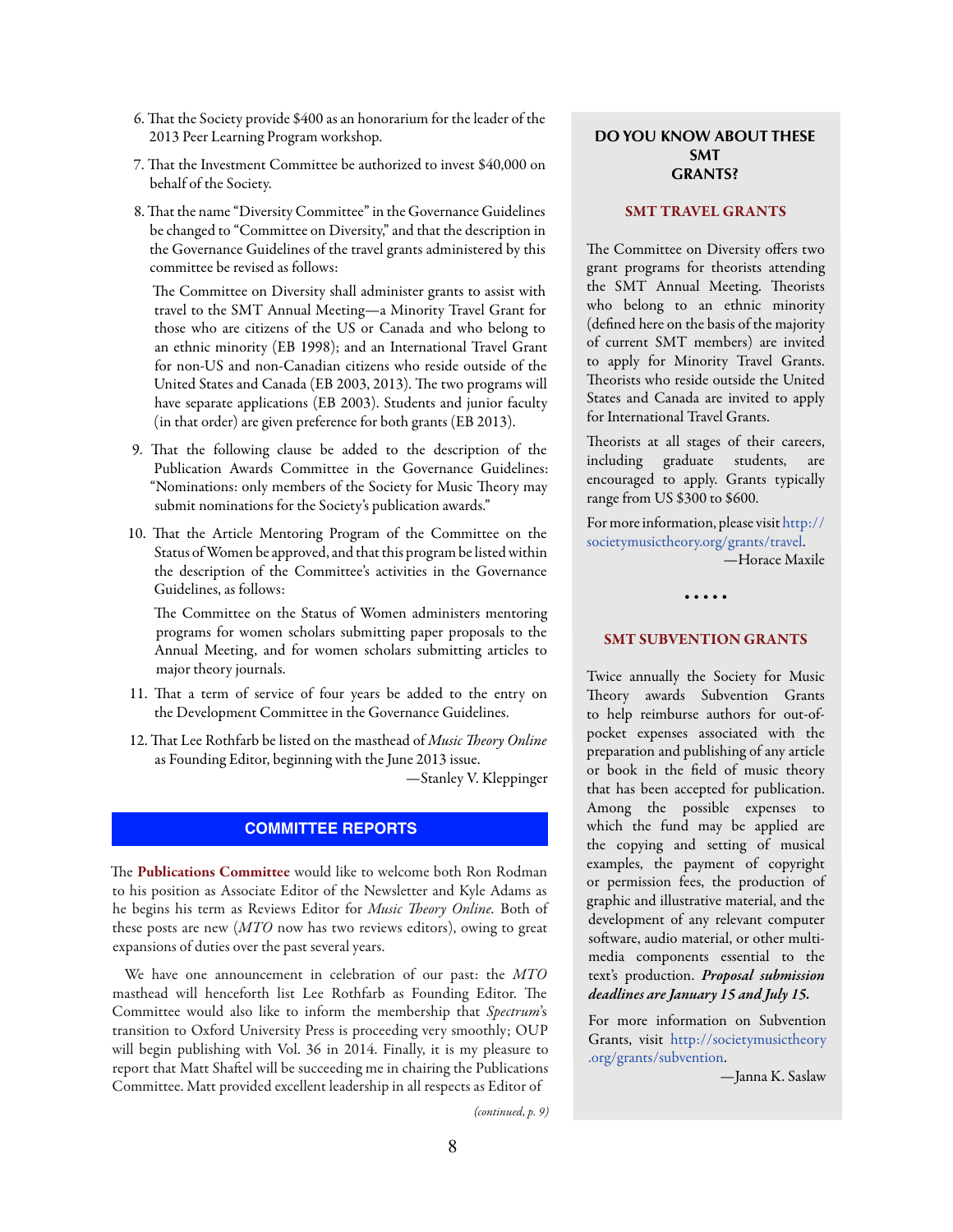#### Related Dates and Deadlines

The Deadline for Travel Grants is September 10, 2013

The Deadline for **Subvention Grants** is January 15, 2014

Submissions for February Newsletter December 1, 2013

SMT Webmaster Sean Atkinson maintains a complete list of all music-theory-related events and deadlines, including those of SMT, at [http://societymusictheory.org/events/](http://societymusictheory.org/events/upcoming) [upcoming.](http://societymusictheory.org/events/upcoming)

If you wish to post an event, e-mail Sean at [webmaster@societymusictheory.org](mailto:webmaster%40societymusictheory.org?subject=) with the event's details.

# \* \* \* \* \* \* \* \* \*

#### Submissions to the Newsletter

The Society for Music Theory publishes its Newsletter in February and August, with deadlines for submissions of December 1 and June 1, respectively.

Please e-mail submissions as unformatted Microsoft Word documents. If you include hyperlinks, please test their accuracy before submission. If a photograph or graphic image would enhance your article, please obtain and provide any necessary copyright permission or attribution, and contact the editor prior to submitting it. Inclusion of any article is subject to the approval of the Executive Board.

Ron Rodman, Editor, SMT Newsletter [rrodman@carleton.edu](mailto:rrodman%40carleton.edu?subject=)

#### **Moving?**

To ensure that you receive your *Music Theory Spectrum* in a timely fashion, please log in to your account and change your address information at least 30 days prior to your move. If you have any questions or claims of missing issues, please contact the Executive Director, Victoria Long [\(vlong@uchicago.edu](mailto:vlong%40uchicago.edu?subject=)).

*Music Theory Online* and so we are very pleased that he will be continuing his service to the Society in this important way.

—Walt Everett



*Music Theory Spectrum,* Vol. 35, no. 2, will be our final issue published by the University of California Press. On behalf of the Society, Associate Editor Mark Spicer and I would like to express our thanks to the staff at UC Press for all of their contributions to our journal.

Beginning with Vol. 36, no. 1, our new publisher will be Oxford University Press. The move to OUP

will enable us to expand the size of each issue by about half again of previous issues. Earlier issues typically carried four feature articles, but now we expect to publish six feature articles in each volume in the future, thus alleviating the growing backlog of accepted articles in recent years. As before, *Spectrum* will be published biannually. Although the journal will continue to be available both in hard copy and online, the move to OUP will signal enhanced capabilities for sound clips, color illustrations, and other uses of contemporary media that will be available online.

Christopher Neidhöfer will be completing his term as Reviews Editor for *Spectrum* and Seth Monahan (Eastman School of Music) has agreed to serve in that capacity. Five new members were appointed to the *Spectrum* Editorial Board this spring: Jennifer Bain (Dalhousie University), Arnie Cox (Oberlin), Michael Scott Cuthbert (MIT), Jennifer Iverson (University of Iowa), and Blair Johnston (Indiana University). Current members who will be stepping down are Edward Gollin, Jairo Moreno, Maryam Moshaver, Robert Peck, and Marianne Wheeldon. We thank those who are stepping down for their excellent service over the past years, and we welcome the new members.

After an inexplicable lull in submissions during the late winter and early spring, the rate of submissions has once again increased over the past months. As has been the trend for quite some time, submissions and prospective published articles reflect the very wide range of interests of our members and the scholarly community at large. I am happy to report that *Music Theory Spectrum* remains a vital and healthy journal!

\* \* \* \* \*

—Michael Cherlin

The Committee on the Status of Women (CSW) has been preparing for our upcoming session at the SMT Annual Meeting in Charlotte. In an interactive session entitled "Addressing the Gender Imbalance II: A Five-Year Check-up and a Five-Year Plan," we will review our progress since our 2008 Nashville session, which presented statistics on women's participation in the field of music theory and generated specific recommendations for the future. Speakers will include Brenda Ravenscroft, Severine Neff, Jennifer Bain, Poundie Burstein, and Jane Piper Clendinning. Breakout sessions after their presentations will help generate new targets and strategies for the next five years.

The CSW continues to work towards gender balance in the Society. Currently, women represent just under thirty percent of the Society's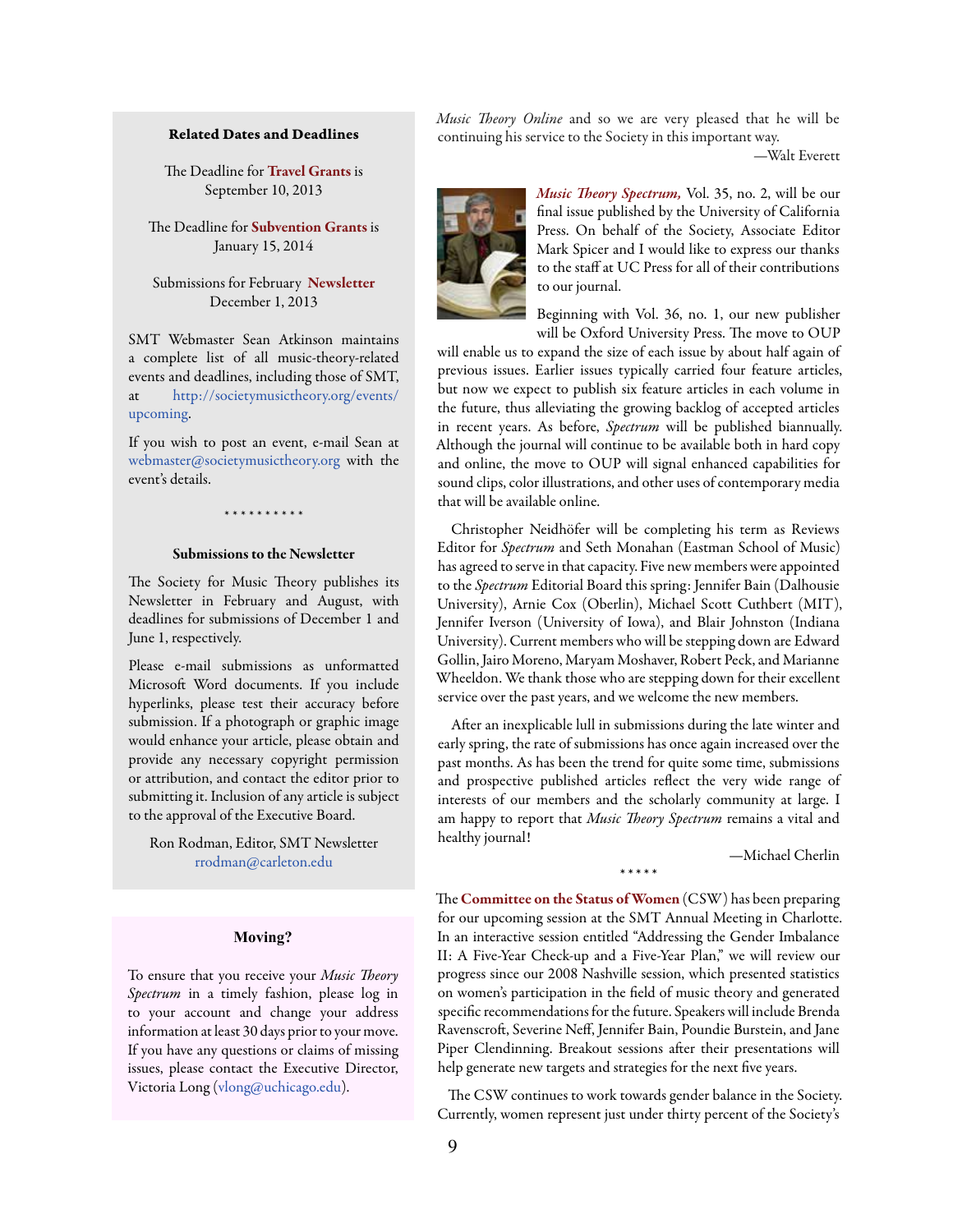membership, consistent with previous years' fluctuations between twenty-five and thirty percent. Relative to their overall membership rates, women are well represented within SMT administration and on standing and ad hoc committees (thirty-nine to forty percent), and this is welcome progress. However, the CSW has been concerned for some time that women are submitting proposals for the SMT Annual Meeting and journal articles to Music Theory Spectrum at rates considerably lower than their membership in the Society would lead us to expect. This pattern reflects the not-uncommon scenario among female university faculty in general, where an overload in service duties reduces time available for the individual research activities and achievements necessary for career advancement. The aim of the CSW's Proposal and Article Mentoring Programs is to help close that gap, until the proportion of women submitting conference proposals and journal articles to our Program and Editorial Committees matches the proportion of women in the Society as a whole. This year, sixteen mentees have participated across both programs, along with their volunteer mentors. For more information on how to become involved, please contact Inessa Bazayev at [inessa.](mailto:inessa.bazayev%40gmail.com?subject=) [bazayev@gmail.com](mailto:inessa.bazayev%40gmail.com?subject=)[.](mailto:inessa.bazayev@gmail.com)

The CSW's effectiveness depends in large part on what women theorists tell us—about their difficulties, their successes, and their suggestions of ways we can work to assist women in academia.

\* \* \* \* \*

— Laurel Parsons

The Professional Development Committee (PDC) will help welcome and orient SMT's newer attendees to the Annual Meeting in Charlotte and will offer a variety of programs and services to benefit SMT members at every stage of their careers. The PDC will sponsor two related special sessions on Thursday, October 31, both focused on practical uses of technology. The first session is called "Classroom Teaching Videos for Job Applications," and will begin with a discussion among three panelists, Sarah Ellis (University of Oklahoma), Leigh VanHandel (Michigan State University), and Lawrence Zbikowski (University of Chicago), each of whom recently served on a music theory search committee that requested teaching videos from applicants. Panelists will describe the characteristics of an effective teaching video and will respond to audience questions and comments. Johanna Devaney (The Ohio State University) will then provide practical technical advice on creating a teaching video with minimal equipment and expense. The PDC's second session is called "Technology-Enhanced Instruction," and will consist of a series of presentations on ways that music theorists can re-imagine their teaching. Greg McCandless

(Full Sail University), Deborah Rifkin (Ithaca College), Jan Miyake (Oberlin College), and Anna Stephan-Robinson (West Liberty University) will demonstrate ways to optimize classroom time in face-to-face courses and offer advice on providing meaningful online instruction, practice, and feedback. Whether you're interested in the "flipped" classroom, launching an online fundamentals unit, or simply looking for ways not to lose instruction time when attending a conference, these presentations will be valuable. Both short sessions will provide specific advice regarding low-cost hardware and software, but the primary emphasis will be on practical issues of planning and implementation.

If you are attending one of your first Annual Meetings and wish to be paired with a more experienced SMT member, please sign up for a Conference Guide on the registration form or contact Akane Mori [\(mori@hartford](mailto:mori%40hartford.edu?subject=)  [.edu\)](mailto:mori%40hartford.edu?subject=). Members who serve as guides will also enjoy the experience. If you would like to serve as a guide, please indicate this on the registration form or e-mail Akane. Students (both graduate and undergraduate) are warmly invited to the annual Student Breakfast for food, juice, and coffee paid for by SMT and hosted by PDC member Timothy Johnson. The breakfast will be held from 7:30– 9:00 a.m. on Friday, November 1—you won't want to miss it! It is a great way to meet other students, develop that all-important professional network, and find out about student-run conferences, publications, and events.

The PDC will also offer a CV Review Session, in which senior members of the Society are available to review and critique CVs and cover letters one-on-one. Attendees at any stage of their career who wish to take advantage of this opportunity should bring at least five copies of both their current CV and a generic cover letter to the session. The CV Review Session is scheduled for 1:00–3:00 on Friday, November 1. Questions concerning this session should be addressed to Melissa Hoag ([hoag@oakland.edu\)](mailto:hoag%40oakland.edu?subject=), session coordinator. Whether you are currently seeking a job or will be soon, we hope to see you there!

Throughout the year, the PDC maintains the "Society for Music Theory Graduate Students" page on Facebook, a site that facilitates discussions among students and first-year faculty. Administered by Jenine Brown [\(jenine.l.brown@](mailto:jenine.l.brown@gmail.com) [gmail.com\)](mailto:jenine.l.brown@gmail.com) and Diego Cubero [\(dcubero@umail.iu.edu\)](mailto:dcubero%40umail.iu.edu?subject=), our Facebook page may be accessed from the PDC's website at [http://societymusictheory.org/administration/](http://societymusictheory.org/administration/committees/pdc) [committees/pdc](http://societymusictheory.org/administration/committees/pdc).

—Nancy Rogers

Over the years the most visible function of the Committee on Diversity has been to administer two travel-grant programs designed to help defray the costs of attending the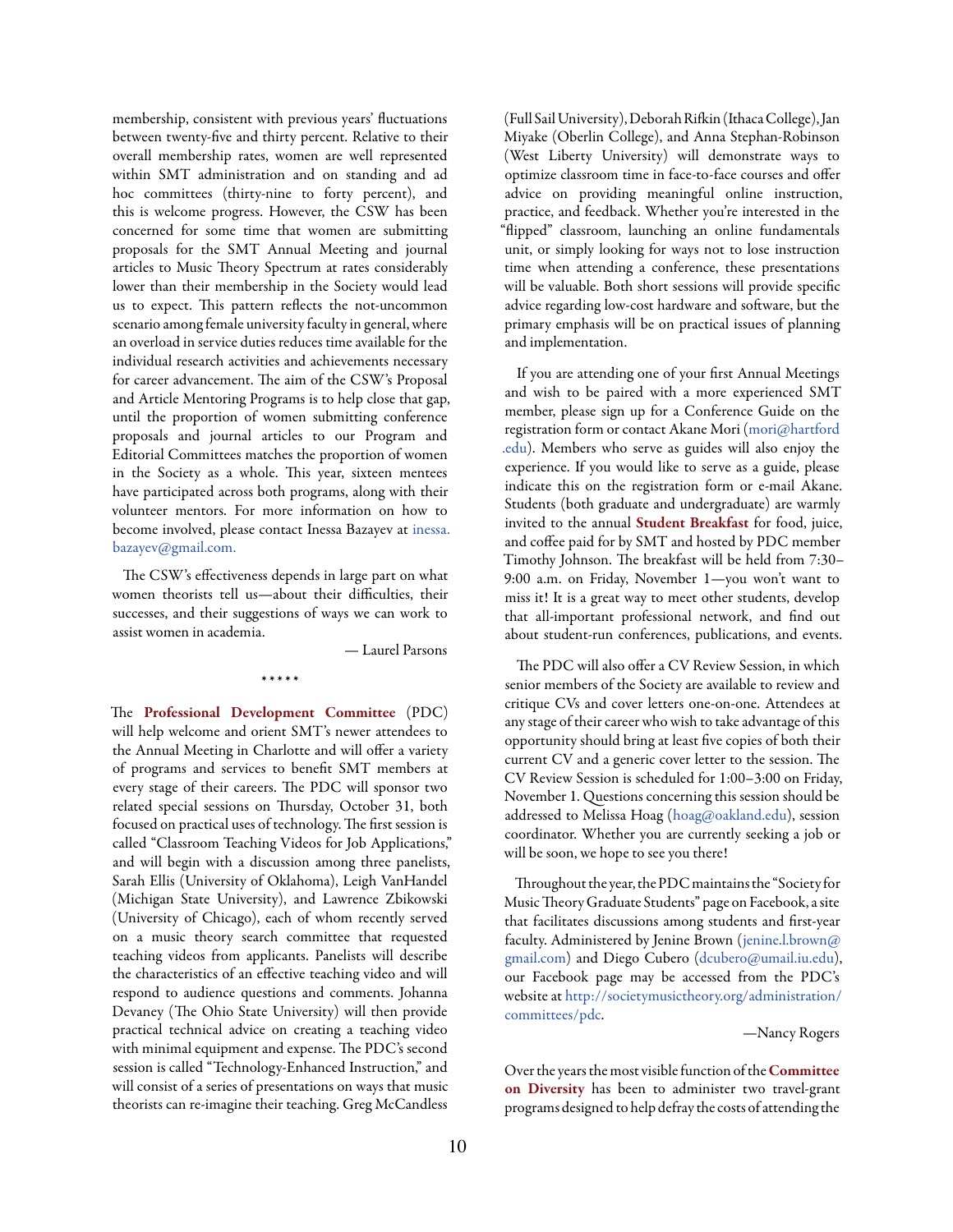# SMT MISSION STATEMENT

The Society for Music Theory promotes the development of all aspects of the discipline of music theory. The Society construes this discipline broadly to be the formal study of music of the Western tradition and beyond, embracing all approaches, from conceptual to practical, and all perspectives, including those of the listener, composer, performer, and teacher. The Society furthers the dissemination of music theory through the hosting of annual meetings, the publication of journals both print and online, and the ongoing maintenance of an online presence, as well as outreach to other scholarly societies. The Society actively seeks to support other publications, workshops, interest groups, and any such activities that serve the diverse goals of the study of music theory. The Society is equally committed to diversity and gender equity, actively seeking to promote the health and welfare of its scholarly community.

# **SMT Annual Dues**

\$85 for Regular Members \$95 for Joint Regular Members

\$40 for Student/Retired/Subsidized Members \$50 for Joint Student/Joint Retired Members

# **Contacting the Society**

Society for Music Theory Victoria Long, Executive Director University of Chicago Department of Music 1010 East 59th Street Chicago, IL 60637 773.834.3821 [vlong@uchicago.edu](mailto:vlong%40uchicago.edu?subject=)

SMT Annual Meeting: Minority Travel Grants and International Travel Grants. Theorists who are citizens of the U.S. or Canada and who belong to an ethnic minority are invited to apply for a Minority Travel Grant. Non-U.S. and non-Canadian citizens who reside outside of the U.S. and Canada are invited to apply for International Travel Grants. Typical minority grants range from \$300–\$500 while typical international grants range from \$400–\$600, depending on the number of applications received. Specific guidelines for these grants may be found on our committee's travel grants page on the SMT website, or by contacting [Horace\\_Maxile@baylor.edu](mailto:Horace_Maxile%40baylor.edu?subject=). The due date for receiving applications is Tuesday, September 10, 2013.

In Charlotte, the Committee will also sponsor a session, entitled "Analyzing Western Contemporary Music with Asian Influences." The presenters will investigate the theoretical particularities of selected Western contemporary works by composers from Asia, Europe, and the United States, and will address broader political and societal implications in current East-West music scholarship. Our presenters include: Wendy Wan-Ki Lee (Chinese University of Hong Kong), Hideaki Onishi (Yong Siew Toh Conservatory of Music, National University of Singapore), and Chien-Chang Yan (National Taiwan University). Nancy Rao (Rutgers University) will serve as session chair.

Our Local Outreach Initiative encourages local minority students to attend our annual meetings. For such students the meeting registration fee is waived and a one-year complimentary membership in the society is granted. A small budget has been allotted for local travel and meals. Please direct inquiries about this initiative and information about potential candidates to Horace Maxile [\(Horace\\_](mailto:?subject=) [Maxile@baylor.edu](mailto:?subject=)). The Committee on Diversity will be convening a brown bag lunch on Friday of the Annual Meeting to welcome our travel grant recipients. If any matters related to diversity within our society are of interest to you, please join us. All are welcome.

—Horace J. Maxile, Jr.

\* \* \* \* \*

The IT/Networking Committee has continued to develop the Society's capabilities for online functionality and electronic communication. We implemented a new web application for conference proposal submissions in preparation for the upcoming meeting in Charlotte. We are now working on web resources for conference registration and information. During the past months, we also provided web operations that enabled members to vote for elected SMT officers, nominate publications for SMT awards, apply for subvention grants, and donate to the Society.

I extend thanks to our webmaster, Sean Atkinson; our smt-talk and smt-announce moderator, Robert Kosovsky; our web developer and technical expert, Jeremiah Goyette; and our committee members, Walter Everett, Shersten Johnson, Yonatan Malin, Brent Yorgason, Michael Callahan, William Guerin, Tahirih Motazedian, and Kris Shaffer.

We welcome input from the membership on any aspect of the Society's web presence and invite you to follow SMT in social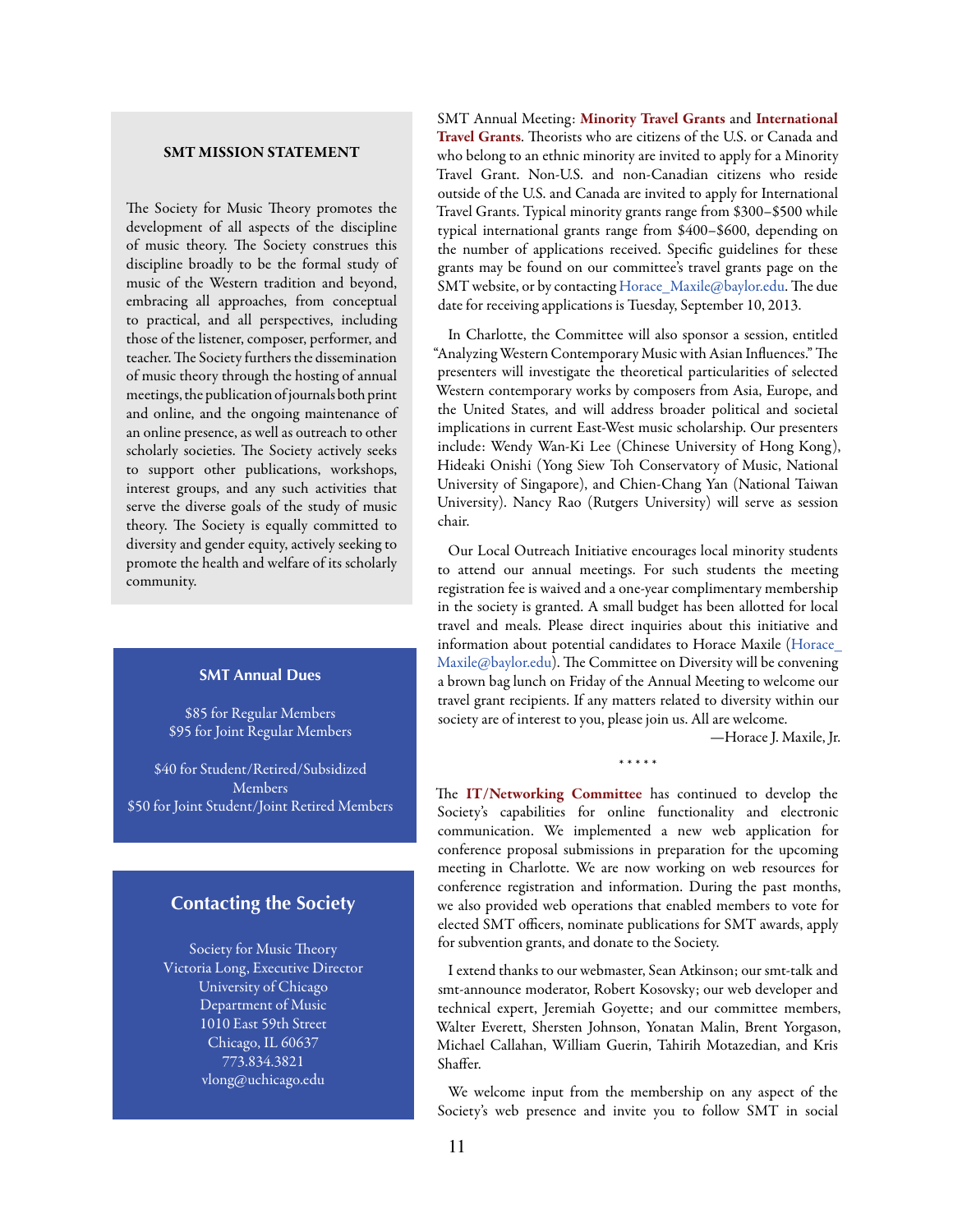# **Donate to SMT**

#### SMT Donations for 2012–13

### up to \$49

Anonymous Anonymous Ronald Rodman

## \$50–\$99

Anonymous Anonymous William Caplin David Farrell Gretchen Horlacher Joseph Kraus Lawrence Zbikowski

# \$100–\$249

Ai Lay Chung Anonymous

# \$250–\$499

Poundie Burstein and Lynne Rogers

#### \$500–\$999

Anonymous Harald Krebs

Thank you for considering a charitable contribution to SMT. Contributions may be made online at the Society's website at [http://](http://societymusictheory.org/smtdonations) [societymusictheory.org/smtdonations](http://societymusictheory.org/smtdonations).

*The Society for Music Theory is grateful to The University of Chicago Department of Music for providing office space and services.*

We wish to thank Rod Rodman (Associate Editor) and Mary Arlin (past editor) for stepping in on short notice during Joel Phillips's illness and devoting many hours of their time to bring this issue of the Newsletter to completion.

media through Facebook (societymusictheory), Twitter (@ SMT\_musictheory), and the SMT Events Calendar ([http://](http://societymusictheory.org/events/upcoming/calendar) [societymusictheory.org/events/upcoming/calendar\)](http://societymusictheory.org/events/upcoming/calendar).

—Tim Koozin

\* \* \* \* \*

The **SMT Development Committee** has been working closely with President Harald Krebs and the Executive Board in planning a fundraising campaign entitled "SMT 40" that aspires to secure substantial funding prior to the  $40<sup>th</sup>$  anniversary of SMT in 2017.

SMT 40 will provide a financial basis for new initiatives by which SMT will be able to support its members' research activities in ways beyond the current capacity of the Society, such as creating substantial grants for sabbatical replacement salary, for research travel and other expenses, and larger publication subventions. These awards will be designed for both junior and senior scholars, including colleagues at non-research universities where access to research leaves and research grants is often quite limited.

The campaign is presently in its quiet phase, soliciting leadership gifts. We plan to launch the public phase of SMT 40 to the entire membership in the fall, prior to the SMT Annual Meeting. One measure of a successful campaign is broad participation: please consider the importance of SMT to the health of our discipline, to your career and that of your students and colleagues, and be thinking of how you might be able to contribute once the campaign is launched. The Society needs you!

Members of the SMT Development Committee are Elizabeth H. Margulis (chair), Tim Heltzel, Joel Lester, Vicky Long, and Elizabeth W. Marvin.

—Elizabeth H. Margulis

\* \* \* \* \*

Former SMT president, Justin London, established the ad hoc Committee on Demographics and gave us four charges. He wanted us to determine: what the overall breakdowns are on gender and ethnicity in higher education; what the more relevant breakdowns are for graduate students and faculty in the humanities; how many music theorists there are; and what our society's demographics are. We have fulfilled the first two charges through data available from Integrated Post Secondary Education Data System (IPEDS), the third charge through data provided by the College Music Society, and the fourth charge through SMT's own data. Our committee members have put together a number of different kinds of graphs to represent the data, and we have come up with a design to present the material on the SMT website. Our final step is to have the webpage built and made available to the membership, which we are planning to do by the time of our annual meeting in Charlotte, North Carolina.

—Jennifer Bain

The Committee on Workshop Programs is pleased to report that interest is running high for both workshop programs to be held in

\* \* \* \* \*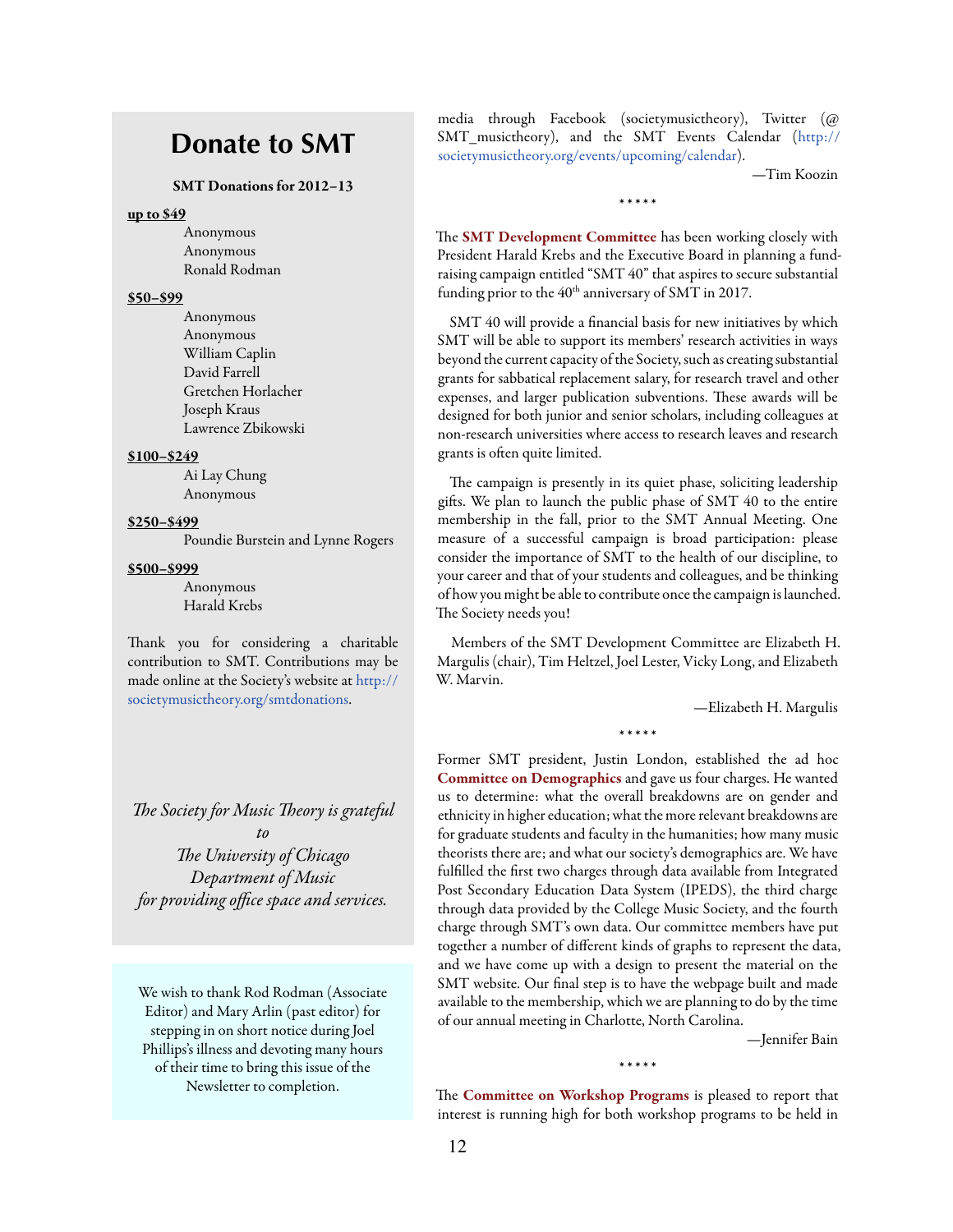<span id="page-12-0"></span>Charlotte this year. The Graduate Student Workshop program is featuring two outstanding leaders, who are also past Presidents of SMT: Janet Schmalfeldt, teaching about "The Idea of Musical Form as Process, from Analytic and Performance Perspectives," and Justin London, considering the question "What is Metric Well-Formedness?" Fifty-six students expressed interest, nearly double the number that could be accommodated (most of those who were not chosen by the random draw may apply for next year's workshops).

As announced, this year's meeting will also be the pilot run of the Peer Learning Program, a workshop intended for members who have already received their doctoral degrees. Steven Rings, Associate Professor and Director of Graduate Studies at the University of Chicago Department of Music, will be facilitating the discussion on "Tonal Theory, Tonal Experience." There is strong interest from across the entire Society, resulting in fiftyfour applications. If this pilot is successful, the Committee hopes to increase the number of PLP workshops to accommodate the demand.

We welcome input from past and aspiring workshop participants about the program; email the chair, John Roeder, at [j.roeder@ubc.ca.](mailto:j.roeder%40ubc.ca?subject=)

—John Roeder

#### **Donate to SMT**

The Society for Music Theory plays a vibrant role in the evolution of our discipline by offering members at all stages of their careers numerous avenues of engagement in the field. Our Meetings, journals, awards, and grants recognize and promote scholarship in music theory. We disseminate news and information through our website, our biannual Newsletter, and the smt-talk e-mail list provide forums for discussion and participation in a wide array of areas. The activities of a number of our committees and interest groups support communities that are underrepresented within the Society. We offer many services tailored for students and younger scholars, including travel grants (through the Committee on Diversity), CV review sessions, a conference guide program, a variety of mentoring programs, and the two workshop programs the Graduate Student Workshop Program and the Peer Learning Program.

The SMT keeps annual dues as low as possible in consideration of members who would struggle to pay higher dues. Because dues do not cover the increasing expenses associated with our manifold activities and services, we rely increasingly on donations. If you are able, please make a tax-deductible contribution so that the SMT can better serve its members. If you or your spouse work for a company that matches gifts, please have your gift matched.

## **NEWS FROM INTEREST GROUPS**

The Popular Music Interest Group (PMIG) is dedicated to promoting the scholarly study of popular music through methods including musical analysis and theory. At the 2013 Annual Meeting in Charlotte, the PMIG will present the second annual PMIG Outstanding Publication Award, which exists to acknowledge the best article, essay, or book involving the theory and/or analysis of popular music. 2013 also marks the inaugural Adam Krims Award, presented by the PMIG for a publication by a junior scholar. Plans are underway for additional popular music related activities during the business meeting. All interested scholars are welcome to attend.

All members of the Society are invited to visit the PMIG's website at [http://popmusic.societymusictheory.](http://popmusic.societymusictheory.org) [org.](http://popmusic.societymusictheory.org) You may also subscribe to our e-mail list by visiting [http://lists.societymusictheory.org/listinfo.cgi/pop\\_](http://lists.societymusictheory.org/listinfo.cgi/pop_analysis-societymusictheory.org) [analysis-societymusictheory.org](http://lists.societymusictheory.org/listinfo.cgi/pop_analysis-societymusictheory.org)[.](http://lists.societymusictheory.org/listinfo.cgi/pop_analysis-societymusictheory.org.)

I welcome your suggestions, corrections, and questions via e-mail [\(annastephanrobinson@gmail.com](mailto:annastephanrobinson%40gmail.com?subject=)).

—Anna Stephan-Robinson

\* \* \* \* \*

The Mathematics of Music Analysis Interest Group is currently exploring possible events to host at the Charlotte meeting in November. Suggestions from all members of SMT are welcome.

We will also have an opportunity to discuss possible events to sponsor for the 2014 meeting in Milwaukee. If you have ideas, please bring them to the meeting, or e-mail the chair beforehand at: [jason.yust@gmail.com](mailto:jason.yust%40gmail.com?subject=) or e-mail our discussion list to: [msmt-math@googlegroups.com](mailto:msmt-math%40googlegroups.com?subject=).

—Jason Yust

\* \* \* \* \*

The SMT Music Cognition Interest Group is pleased to introduce new leadership for 2013–14. During our transitional discussions this spring, it seemed sensible to split the duties between a head/coordinator position and a web/listserv position, a practice that has been informal for some time. Mitch Ohriner (Shenandoah Conservatory, [mohriner@gmail.com\)](mailto:mohriner%40gmail.com?subject=) will take the reins as head. Coordinating our annual meeting at SMT is chief among the duties, as is general communication and passing along information of interest, with the prerogative to pursue any other personal and group initiatives. On the more technical/online side of things, Mark Yeary (University of Louisville, [mark@yeary.net](mailto:mark%40yeary.net?subject=)) has volunteered to take on Webmaster duties and to moderate the listserv. Mark will also oversee the migration of our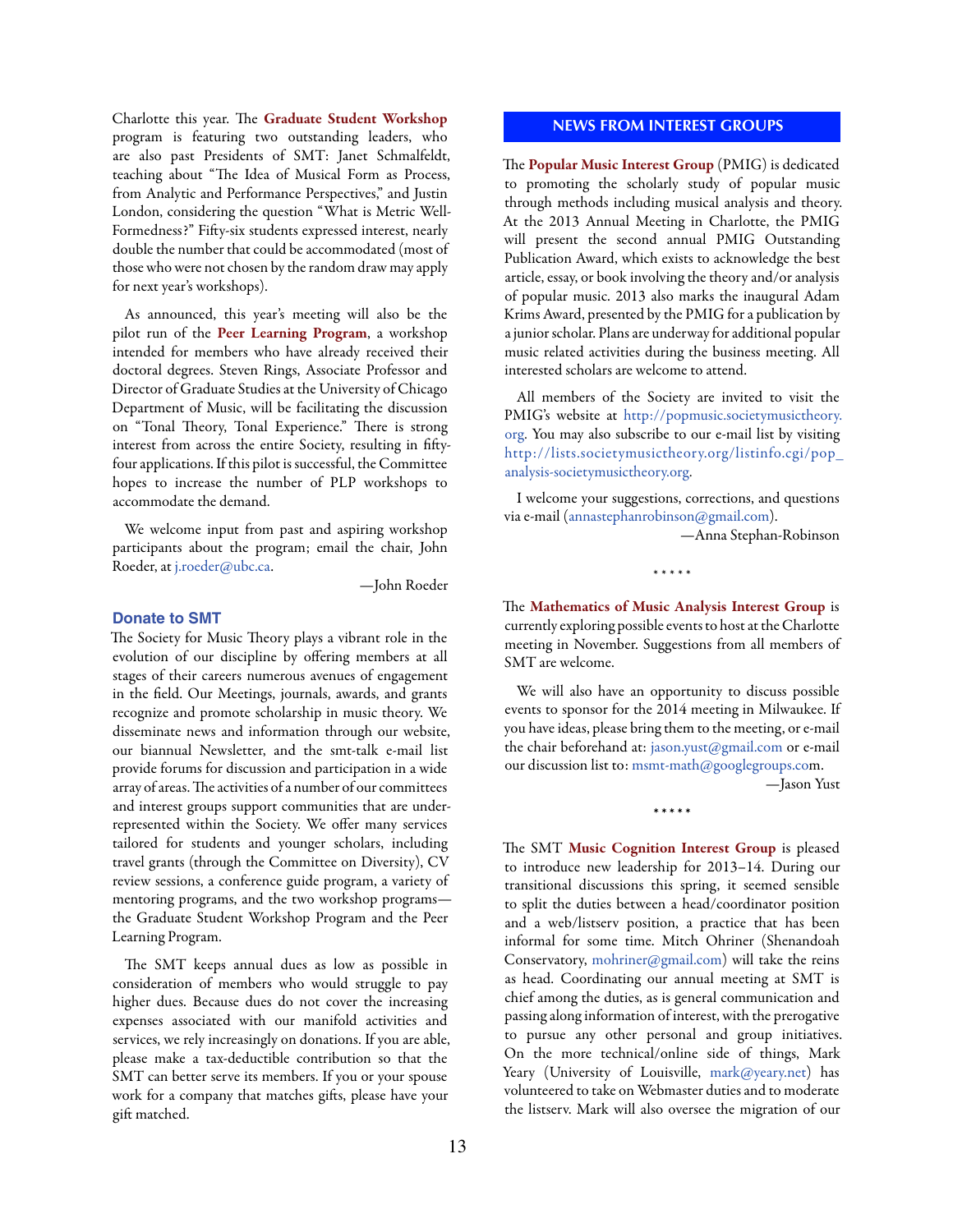mailing list and web content to the SMT servers. At this time we do not anticipate that anyone will need to re-subscribe; the listserv e-mail address will change (stay tuned for that exact address), but subscriber contact information should transfer.

Many thanks to Phil Baczewski (University of North Texas) for setting up, maintaining, and moderating the list and website for . . . well, for a good long while!

Looking forward to seeing many of you at SMPC in Toronto, August 8–11 [\(http://www.smpc2013.com/\)](http://www.smpc2013.com/), and at the SMT Annual Meeting this fall.

The SMT Music Cognition Interest Group promotes the study and scholarship of music cognition and its implications for music theory and analysis. Since 1986 the group has planned and presented several special sessions and poster sessions at Annual Meetings of the SMT. We also maintain an e-list to discuss topics of interest, and coordinate presentations and research activities. For our lunchtime meeting at the Annual Meeting in Charlotte, the group elicits proposals for articles to be discussed by members, as well as summaries of relevant conferences during the year. For more information, visit our SMT website ([http://societymusictheory.org/societies/interest/](http://societymusictheory.org/societies/interest/cognition) [cognition](http://societymusictheory.org/societies/interest/cognition)) or e-mail me at [mohriner@gmail.com.](mailto:mohriner%40gmail.com?subject=)

—Peter Martens and Mitch Ohriner

\* \* \* \* \*

The Music Informatics Group (MIG) is a forum for music theorists who are interested in using technology to investigate musical questions. Topics of interest include, but are not limited to: computer modeling, software tools for theory and analysis, music representations, new visualization techniques, optical music recognition, music databases and digital libraries, search and retrieval techniques, and electronic publishing. Our website [\(https://sites.google.com/site/smtmig\)](https://sites.google.com/site/smtmig) includes links to major music informatics-related projects, organizations, and research centers, as well as information on how to subscribe to our mailing list: [https://iulist.indiana.edu/](https://iulist.indiana.edu/sympa/info/smtmig-l/) [sympa/info/smtmig-l/.](https://iulist.indiana.edu/sympa/info/smtmig-l/) Information about our activities at the 2013 annual meeting will be available on our website in early fall. Questions about the Music Informatics Group can be directed to Johanna Devaney [\(devaney.12@](mailto:devaney.12%40osu.edu?subject=) [osu.edu](mailto:devaney.12%40osu.edu?subject=)).

—Johanna Devaney

The **SMT** Interest Group on Improvisation, along with our SEM affiliate group, co-organized a special session on improvisation studies at the November 2012 Annual Meeting in New Orleans. This session yielded a collection of essays, "Theorizing Improvisation (Musically)," which

\* \* \* \* \*

appeared in the June 2013 issue of *[Music Theory Online](http://www.mtosmt.org/issues/mto.13.19.2/toc.19.2.html)*. SMT Improvisation encourages conversations and collaborations across disciplinary boundaries, and we are grateful to *Music Theory Online* for providing a forum for improvisation research by Julie E. Cumming, George E. Lewis, and Roger Moseley of AMS; Bruno Nettl and Laudan Nooshin of SEM; and August Sheehy and Paul Steinbeck of SMT.

In another collaborative effort, four members of SMT Improvisation—Vincent Benitez, Peter Schubert, Paul Steinbeck, and Chris Stover—contributed papers to the May 2013 Summit on Improvisation Pedagogy and Community Impact. The summit took place at the University of Guelph (Ontario), and was sponsored by the international research initiative [Improvisation,](http://www.improvcommunity.ca/)  [Community, and Social Practice](http://www.improvcommunity.ca/).

Founded in 2011, SMT Improvisation is now in its third year of fostering research on real-time music-making. A particular focus for 2013 is the analysis of improvisation; members of our interest group will present papers on this .<br>topic at the Annual Meeting of SMT.

SMT members and others who wish to become involved with SMT Improvisation can join our discussion group ([http://groups.goggle.com/group/smt-improvisation\)](http://groups.goggle.com/group/smt-improvisation), visit our website ([https://sites.google.com/site/](https://sites.google.com/site/smtimprovisation) [smtimprovisation](https://sites.google.com/site/smtimprovisation)), or attend our business meeting at the 2013 Annual Meeting in Charlotte.

—Paul Steinbeck

\* \* \* \* \*

I am happy to announce the formation of the Russian Theory Interest Group, which will have its inaugural meeting at the SMT Annual Meeting in Charlotte, NC. The aim of the interest group is to discuss, promote, and engage with Russian theoretical traditions.

If you're interested in this group and have suggestions about its future goals, please complete the short survey by clicking on the following link[: https://docs.google.com/](%20https://docs.google.com/forms/d/19a5GyhI2dSdLrW6gzgEPsBtvcsF33jhH1Su8nY-J1-U/viewform) [forms/d/19a5GyhI2dSdLrW6gzgEPsBtvcsF33jhH1Su8](%20https://docs.google.com/forms/d/19a5GyhI2dSdLrW6gzgEPsBtvcsF33jhH1Su8nY-J1-U/viewform) [nY-J1-U/viewform](%20https://docs.google.com/forms/d/19a5GyhI2dSdLrW6gzgEPsBtvcsF33jhH1Su8nY-J1-U/viewform).

If you have further questions you can e-mail me directly at [ibazayev@lsu.edu.](mailto:ibazayev%40lsu.edu?subject=) I look forward to hearing from you! —Inessa Bazayev

\* \* \* \* \*

Scholars affiliated with the Disability and Music Interest Group(DISMUS) will present a special session at the 2013 Charlotte meeting titled "Universal Design in the Music Theory and Aural Skills Classrooms." This innovative session will showcase shorter papers with a long period at the end of the session for a syllabus workshop and/or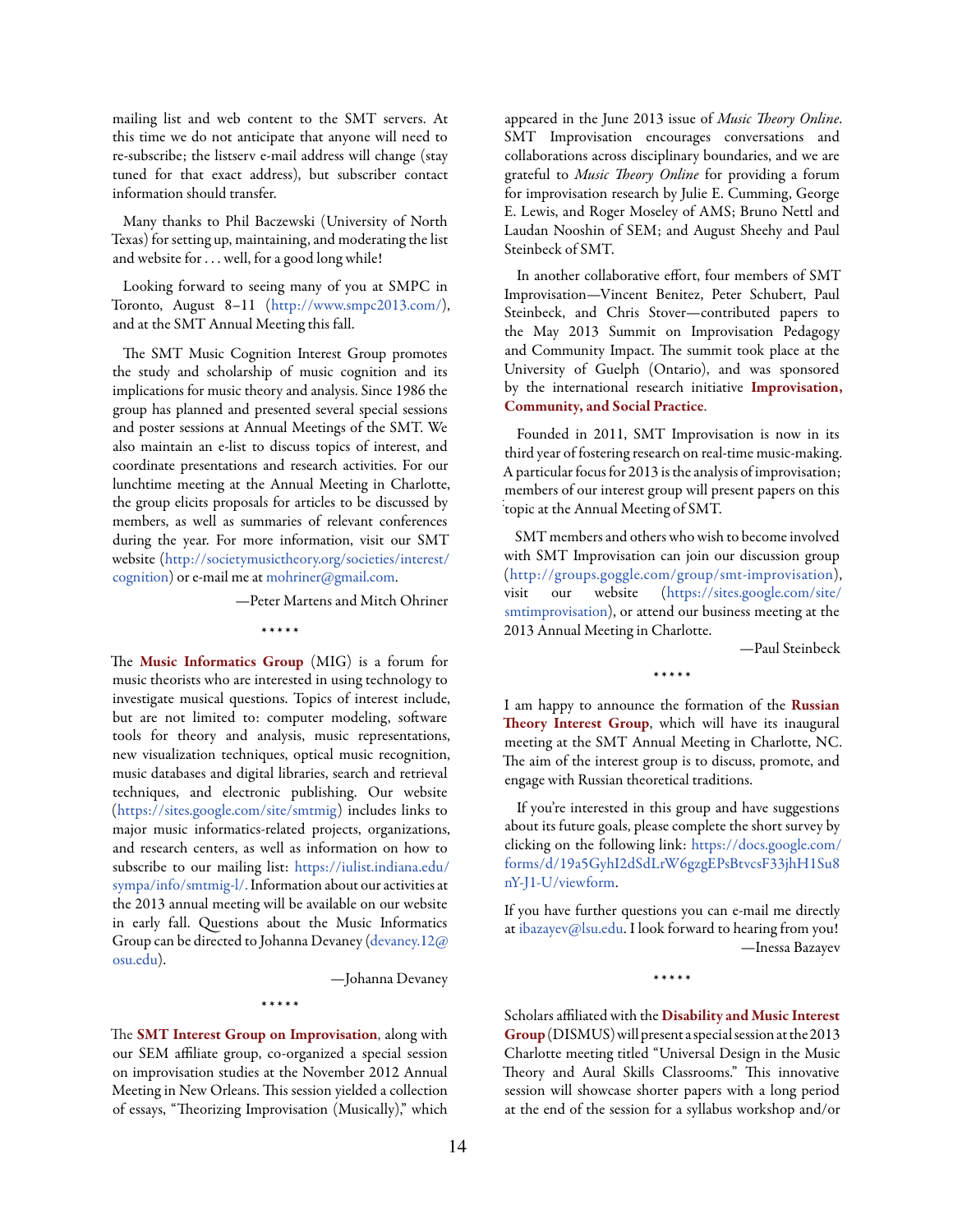intensive small-group discussion. The session offers both research and pedagogy that will help instructors navigate their increasingly multi-abled classrooms successfully. The organizational meeting time at SMT Charlotte will, in part, feature a collaborative panel with the WorkFam interest group addressing the issue of caregiving and the academic lifestyle. We are working to update our web content and make it more interactive. With the DISMUS ad hoc committee, we are pushing for streamed conference sessions and increasing compliance with accessibility measures. Scholars interested in any of these issues are warmly invited to join the DISMUS group and/ or contact chair Jennifer Iverson (University of Iowa) for more information: [jennifer-iverson@uiowa.edu](mailto:jennifer-iverson%40uiowa.edu?subject=).

\* \* \* \* \*

— Jennifer Iverson

This summer, the Work and Family Interest Group (WorkFam) announces the creation of WorkFam Mentors. We invite anyone needing advice or support on work-and-family issues to e-mail us at [workfam](mailto:http://societymusictheory.org/societies/interest/WorkFam?subject=)  [.mentors@societymusictheory.org.](mailto:http://societymusictheory.org/societies/interest/WorkFam?subject=) WorkFam Mentors are SMT volunteers who pledge to help and advise those experiencing work-and-family issues. Such issues might include: family needs that conflict with work responsibilities, negotiating for family accommodations at work, navigating tenure and promotion, searching for a job, or support during difficult personal moments. At present, there are twenty WorkFam Mentors. Collectively, they bring together a wealth of diverse work-and-family experiences from people at different stages of their careers. Any e-mail that is sent to WorkFam Mentors is forwarded to all mentors, and the large membership of WorkFam Mentors should ensure that each e-mail receives a timely response, and often responses from multiple mentors.

Because work-and-family issues are often highly personal and sensitive, a person may wish to send and receive e-mail anonymously. One way to do this is to create a temporary e-mail alias. This allows a person to receive e-mail for a pre-selected duration at the website providing the alias service. To send e-mail from the alias, however, one must configure settings in an e-mail account or program. (Gmail, for example, allows users to create outgoing e-mail aliases. This allows a person to send e-mail appearing to come from any specified address while logged into his/ her Gmail account.) The WorkFam webpage lists some websites that offer free, temporary e-mail alias service. But this listing does not constitute any endorsement of said websites or their services. Interested users should research those websites independently before using their services. Please visit the WorkFam web page ([http://](http://societymusictheory.org/societies/interest/WorkFam) [societymusictheory.org/societies/interest/WorkFam\)](http://societymusictheory.org/societies/interest/WorkFam) for more information.

At the upcoming SMT Annual Meeting in Charlotte, WorkFam hopes to organize a joint panel discussion with the Music and Disability Interest Group (DISMUS). The topic will be balancing work and long-term care of a family member, with "family member" broadly defined. More details will be provided about this event on the SMT-Announce electronic mailing list.

WorkFam always welcomes suggestions and new members. To provide feedback, write to Clare Eng [\(clare.eng@belmont.edu](mailto:clare.eng%40belmont.edu?subject=)). To join WorkFam, go to our Google Groups page ([http://groups.google.com/group/](http://groups.google.com/group/smtworkfam%3Fhl%3Den) [smtworkfam?hl=en\)](http://groups.google.com/group/smtworkfam%3Fhl%3Den).

—Clare Eng

\* \* \* \* \*

The business meeting of the Jazz Interest Group (SMT-Jz) will take place during the Annual Meeting in Charlotte on Friday at noon. This year Keith Salley (Shenandoah Conservatory) will take over as chair of SMT-Jz, replacing Keith Waters (University of Colorado–Boulder), who has chaired the group since 2009. The bulk of the meeting will be devoted to discussing members' current research and to strategize future directions for the group.

The 2012 SMT-Jz Award Committee, consisting of Christopher Stover (chair), Janna Saslaw, and Rene Rusch, will provide an update on their work during the year. For the 2013 committee, Janna Saslaw and Rene Rusch will remain, and we would like to solicit a volunteer for the third member.

The Jazz Theory Pedagogy Committee is composed of Nicole Biamonte (chair), Garrett Michaelsen, and Dariusz Terefenko. Nicole will provide a brief update at the Charlotte business meeting.

The updated online Jazz Theory Bibliography was put together by Kent Williams and Henry Martin ([http://](http://jazztheory.uncg.edu:2001/) [jazztheory.uncg.edu:2001/](http://jazztheory.uncg.edu:2001/)). Suggestions for new entries and corrections can be sent to Henry Martin at martinh $@$ [andromeda.rutgers.edu](mailto:martinh%40andromeda.rutgers.edu?subject=). Any suggested references for future updates should address concerns in jazz theory and analysis. The citations should be as complete as possible and include keywords.

Anyone wishing to be added to the SMT-Jz listserv, please contact Janna Saslaw at [jksaslaw@loyno.edu.](mailto:jksaslaw%40loyno.edu?subject=) SMT-Jz webmaster is James McGowan ([James\\_McGowan@](mailto:James_McGowan%40carleton.ca?subject=) [carleton.ca\)](mailto:James_McGowan%40carleton.ca?subject=). Any inquiries about SMT-Jz can be directed to incoming chair Keith Salley ([ksalley@su.edu](mailto:ksalley%40su.edu?subject=)).

\* \* \* \* \*

In late April, the Post-WWII Music Analysis Interest Group was launched by Matthew Schullman and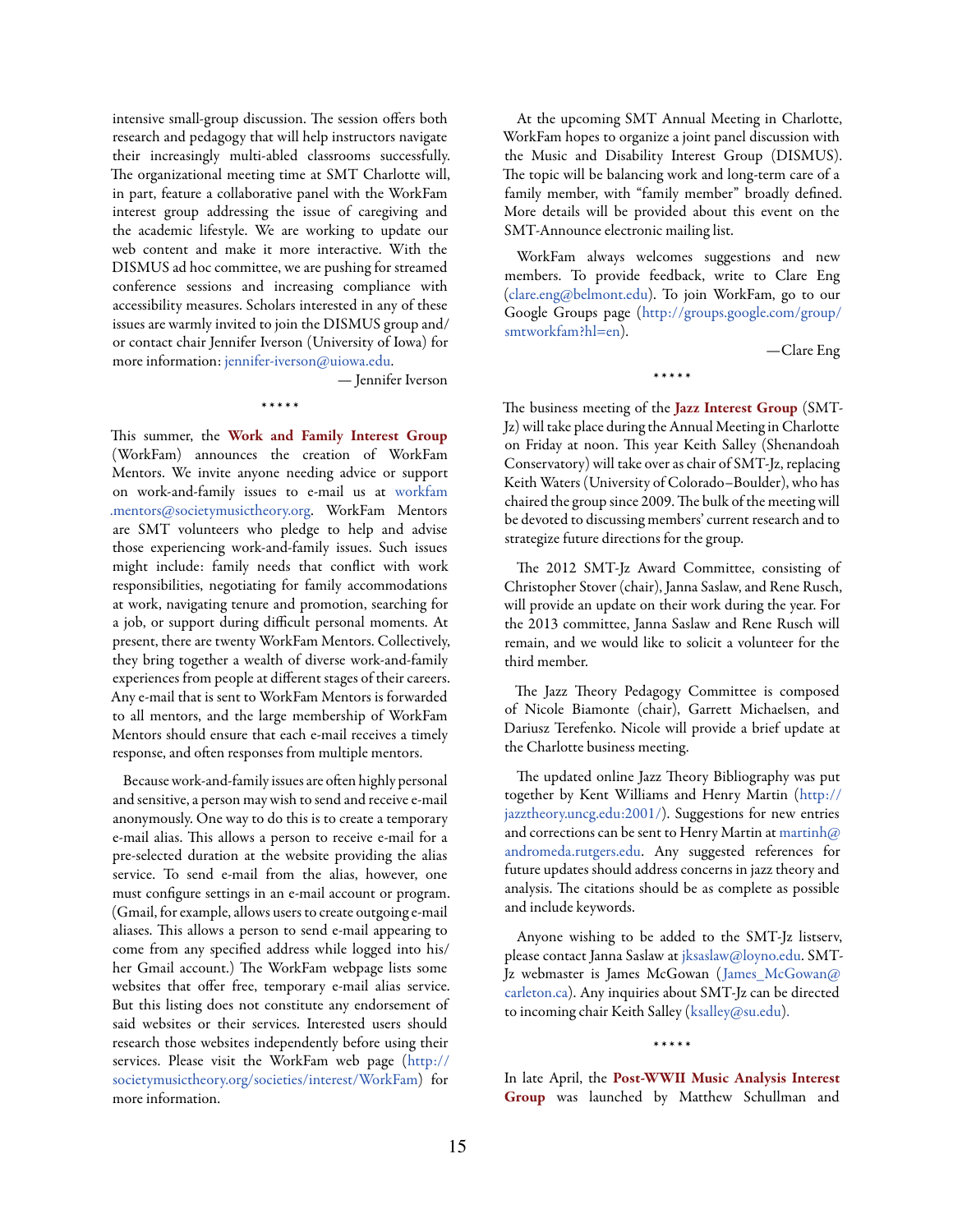<span id="page-15-0"></span>Catherine Losada in order to provide an ongoing discursive space for scholars interested in the analysis of post-WWII music. (The group's Google group can be found at https:// groups.google.com/forum/#!forum/post-wwii-interestgroup.) The group will have its first meeting at the SMT Annual Meeting in Charlotte, and at that time, future trajectories and matters of group infrastructure will be addressed, and the group's first presentations will be given. Ideally, these presentations will speak to the conceptual risk-taking and collective idea-development that we have been promoting (we have been encouraging workshops and the pre-circulation of material, which will hopefully spark some interesting post-presentation discussion).

The group is still in its initial phases, but the SMT community has already shown considerable interest. We are excited to see how this group moves forward, and anticipate doing new, exciting work for the Society as a whole.

\* \* \* \* \*

—Matthew Schullman

The Music and Philosophy Interest Group (MPIG) looks forward to the upcoming conference in Charlotte. In the next few months, the Group will be launching a new effort online to create a platform for discussions, announcements and events related to music and philosophy. We want to note the recent publication of *Contemporary Music Review* 31/5-6, a double issue on "Music and Philosophy," edited by Martin Scherzinger. The issue comprises essays on individual philosophers, from Husserl and Heidegger to Badiou and Rancière, and their impact on the philosophy of music, many written by members the MPIG. We also want to acknowledge the recent graduate music conference at CUNY on Music and Philosophy. Many of our members were in attendance and delighted to see such great work in music and philosophy happening at the graduate level.

All members of the SMT with an interest in philosophy and music are encouraged to join the group. We are a dynamic group with a rapidly growing membership and an interest in all forms of musical-philosophical inquiry. At our business meetings, members often present position papers on a selected topic and set of readings, which leads to an informal discussion. We have yet to select our topic for the 2013 meeting. If you have ideas for future topics, special sessions or panels, or would simply like more information about the Music and Philosophy Interest Group, please contact Brian Kane ([brian.kane@yale.edu](mailto:brian.kane%40yale.edu?subject=)).

\* \* \* \* \*

The annual meeting of SMT-PAIG, the Society's Performance and Analysis Interest Group, will take place in Charlotte on Saturday afternoon, 2 November,

from 12:00 noon to 2:00 pm. On the heels of last year's very lively and successful open discussion focusing on an individual piece, we will host a similar discussion this year on a work to be announced well in advance of the conference. As before, we will post a score, a range of recordings, pertinent readings, and a brief guide to listening on the PAIG home page, located at: [http://societymusictheory.](http://societymusictheory.org/societies/interest/performanceanalysis) [org/societies/interest/performanceanalysis.](http://societymusictheory.org/societies/interest/performanceanalysis)

The meeting will also feature a report discussion relating to the content and trajectory of the second Performance Studies Network conference, sponsored by the Centre for Musical Performance as Creative Practice, held this past April at the University of Cambridge, where several SMT members gave presentations. Daniel Barolsky's account of the conference for *MTO,* which provides valuable background, is accessible at: [http://mtosmt.org/issues/](http://mtosmt.org/issues/mto.13.19.2/mto.13.19.2.barolsky.php) [mto.13.19.2/mto.13.19.2.barolsky.php.](http://mtosmt.org/issues/mto.13.19.2/mto.13.19.2.barolsky.php)

We would also like to call attention to PAIG's Bibliography of Publications in Performance and Analysis, which is linked to the PAIG home page. We encourage interested members to consult this resource and actively encourage contributions of new citations from all.

As always, we hope to see many of you at the meeting!

—David Kopp, Boston University ([dako@bu.edu\)](mailto:dako%40bu.edu?subject=); Daniel Barolsky, Beloit College ([barolskd@beloit.edu\)](mailto:barolskd%40beloit.edu?subject=), co-chairs, SMT-PAIG

# **OTHER SMT NEWS**

Michael J. Puri, Associate Professor of Music Theory at the University of Virginia, received a 2013–14 residential fellowship at the National Humanities Center in North Carolina to pursue a research project on cosmopolitanism in the music and thought of Maurice Ravel. Theorists who have received this fellowship in the past include Scott Burnham, Suzannah Clark, Jairo Moreno, Philip Rupprecht, and Lawrence Zbikowski.

\* \* \* \* \*

The following special offers are available to SMT members: *Music Analysis* is offering a fifteen percent discount on the subscription price for SMT members. Details on how to subscribe online can be found on the journal's home page: [http://ordering.onlinelibrary.wiley.com/subs.](http://ordering.onlinelibrary.wiley.com/subs.asp%3Fref%3D1468-2249%26doi%3D10.1111/%28ISSN%291468-2249) [asp?ref=1468-2249&doi=10.1111/\(ISSN\)1468-2249.](http://ordering.onlinelibrary.wiley.com/subs.asp%3Fref%3D1468-2249%26doi%3D10.1111/%28ISSN%291468-2249)

Taylor & Francis offers SMT members an individual print subscription to *Journal of Mathematics and Music*  at a special society member rate of US\$40/£24. Send an e-mail to [societies@tandf.co.uk](mailto:societies%40tandf.co.uk?subject=) to subscribe. (Quote UE10101W)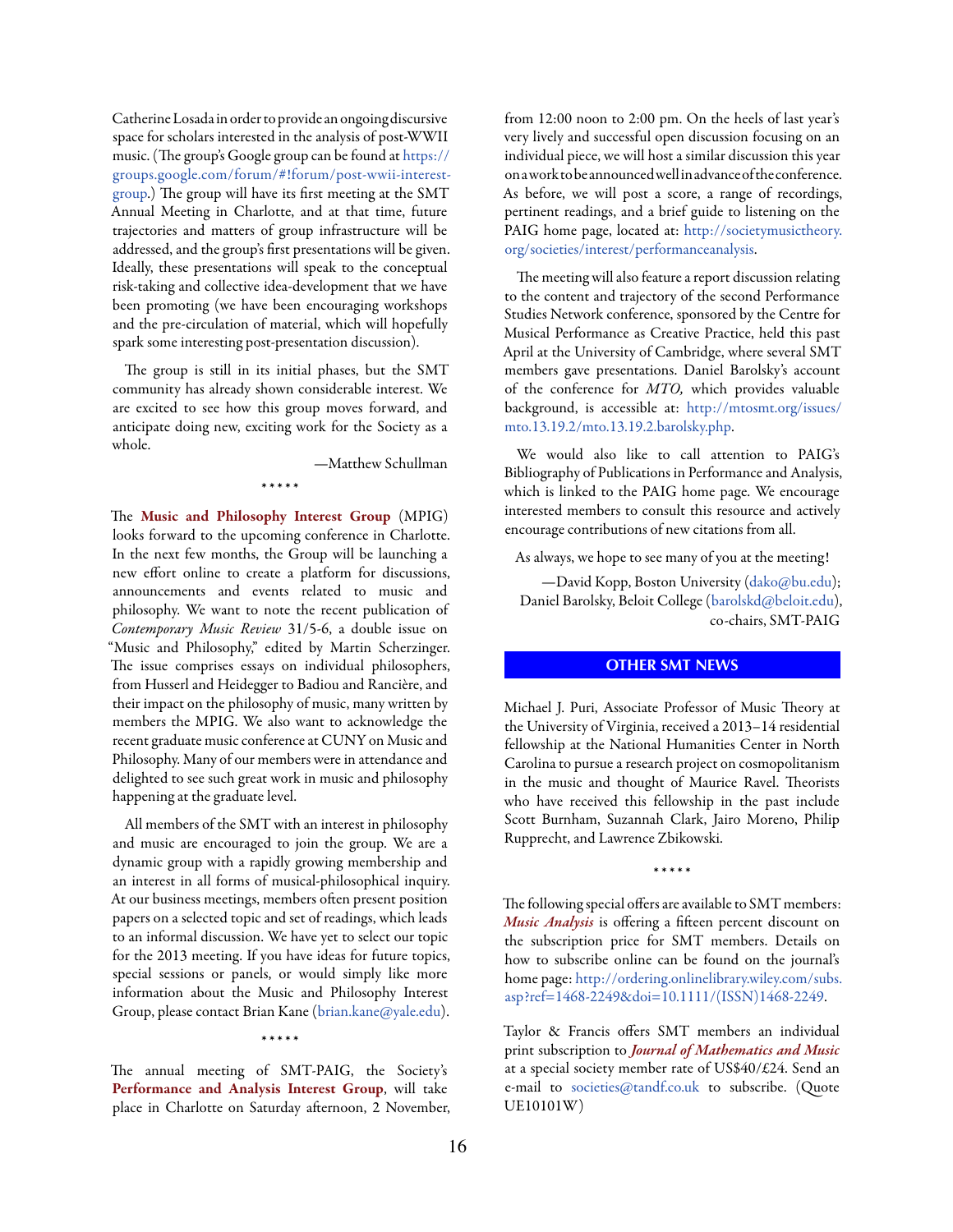<span id="page-16-0"></span>Oxford University Press is providing a discount of up to thirty percent on music books for SMT members. Members may access the OUP/SMT partnership webstore by logging in to their account and clicking on "Special Offers" in the sidebar.

SMT has become a partner with Ashgate Publishing; by entering the code "SMT20," SMT members will be able to obtain a discount on all Ashgate publications. The URL of the page that they have prepared for this purpose is [http://](http://www.ashgate.com/SMT) [www.ashgate.com/SMT.](http://www.ashgate.com/SMT)

\* \* \* \* \*

The Society for Music Theory is one of seventy national scholarly organizations that are members of the American Council of Learned Societies (ACLS). The ACLS serves as an umbrella organization committed to "the advancement of humanistic studies in all fields of learning in the humanities and the social sciences and the maintenance and strengthening of relations among the national societies devoted to such studies." Founded in 1919, the ACLS has provided the humanities and related social sciences with leadership, opportunities for innovation, and national and international representation for nearly a century.

One of the most visible activities of the ACLS is its support of scholars and scholarships through a number of fellowship programs. As part of her report during the annual meeting in Philadelphia in May 2012, Nicole Stahlmann, the director of Fellowship programs, announced that for 2012–13 the ACLS awarded \$15.3 million to support just over 270 fellows in the humanities. Information about the different ACLS Fellowships can be found on the ACLS website: [http://www.acls.org/](http://www.acls.org/programs/acls/) [programs/acls/](http://www.acls.org/programs/acls/). The application materials for the 2013– 2014 competitions are available at [http://www.acls.org/](http://www.acls.org/programs/comps/) [programs/comps/](http://www.acls.org/programs/comps/).

Highlights of the 2012 meeting included discussions about the current and potential future trends of open access journals, the changing funding patterns in international studies, and a luncheon keynote address by James Leach, the former Chairman of the National Endowment for the Humanities. A spirited panel discussion entitled "MOOCs, the Humanities, and Learned Societies" was moderated by James J. O'Donnell, Chair of the ACLS Board of Directors; contributors included Jeremy Adelman (Princeton University), Howard Lurie (Vice President for University Relations), and Jennifer Summit (Stanford University). A particularly stimulating session moderated by Teofilo F. Ruiz (University of California, Los Angeles) was entitled "Emerging Themes and Methods of Humanities Research" and included contributions by 2012 ACLS Fellows Ruha Benjamin (Boston University),

Sarah H. Jacoby (Northwestern University), and Adrian Johns (University of Chicago). Finally, Robert Alter, Professor of Hebrew and Comparative Literature at University of California, Berkeley, presented the annual Charles Homer Haskins Prize Lecture.

\* \* \* \* \*

—Edward Jurkowski

# **SMT 2014 CALL FOR PROPOSALS**

The thirty-seventh Annual Meeting of the Society for Music Theory will be held in Milwaukee, Wisconsin, from Thursday, November 6, to Sunday, November 9, 2014. We will meet jointly with the American Musicological Society (AMS).

#### **GENERAL SUBMISSION GUIDELINES**

Proposals on any topic related to music theory are invited. The SMT welcomes all submissions that do not represent work already published in peer-reviewed publications (print or electronic). Papers that have been read at national or international meetings in a related discipline (e.g., music perception and cognition, semiotics, popular music, etc.) will be considered. Proposals for poster sessions and for presentations in innovative formats are encouraged.

# **SINGLE-AUTHOR AND JOINT-AUTHOR PAPERS** Submissions for papers must include:

- A proposal of no more than 500 words (NB: foot/ endnotes do count in the word limit). A maximum of four pages of supplementary materials (such as musical examples, diagrams, and selected bibliography) may be appended; these pages will not be counted within the 500-word limit, but any supplementary text (e.g., example captions) should not appreciably add to the content of the proposal. (Each mathematical equation may be counted as one word.) The proposal must include the title of the paper, but exclude the author's name and any other identifying information. "Author" tags must be removed from electronic files. References to the author's own work must occur in the third person.
- Identification and contact information as requested on the submission website, including the name, postal address, e-mail address, and telephone number of the author(s), as well as the rank and institutional affiliation, if any.
- A list of all required equipment (such as piano or LCD projector) other than the sound system and CD player that will be available for all presenters. The Society cannot provide Internet access for presentations.

Please do not submit an abstract with the proposal.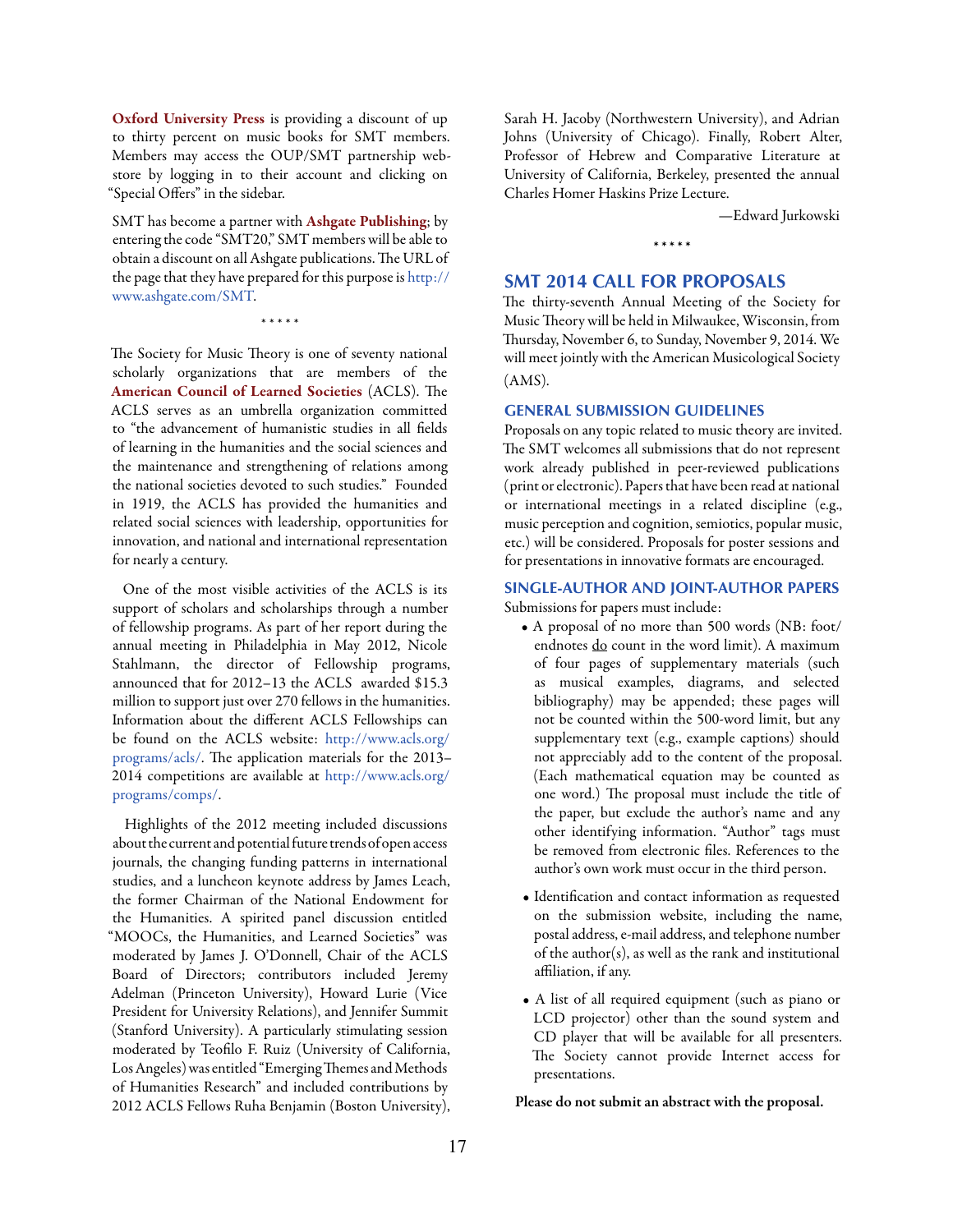Proposals must adhere to the above guidelines to be considered. NB: the Program Committee reserves the right to disqualify proposals over the 500-word limit and encourages members to submit supplementary materials. Members are also encouraged to look at the webpage of the SMT's Professional Development Committee for useful tips on submitting proposals.

Accepted papers will be allocated forty-five minutes each: thirty for the paper and fifteen for the discussion.

#### **POSTER SESSIONS**

Proposals for poster sessions should follow the guidelines for submission of papers. The Committee may recommend that a paper proposal be transformed into a poster session, although the author may decline.

# **SPECIAL SESSIONS AND EVENTS OF UNUSUAL FORMAT**

Proposals for SMT special sessions are also welcome. Such sessions are "special" in the sense that the proposed session as a whole is designed by the submitters and not by the Program Committee. Such special sessions may include analysis symposia, panel discussions, or sessions with unusual formats, such as workshops, "flipped" sessions, "lightning talk" sessions, and other types of non-traditional formats. The Committee reserves the right to consider separately each paper in a special session proposal and to program accordingly, with or without the other papers from that proposed session.

Proposals for SMT special sessions must include:

• A session proposal of no more than 500 words.

• An itemization of special equipment needed and/ or invited speakers, support for which will depend on funds available.

• Individual proposals for all segments of the special session. These should follow, where possible, the guidelines for paper proposals, including the preservation of authors' anonymity.

Proposals may be for special sessions of ninety minutes or three hours. Proposals for special sessions of unusual format may be exempted from certain of these guidelines. To discuss the possibility of exemptions, those wishing to propose such special sessions must contact the Program Committee chair (see below) no later than January 1, 2014.

# **JOINT SESSIONS OF THE SOCIETY FOR MUSIC THEORY AND THE AMERICAN MUSICOLOGICAL SOCIETY**

For this meeting the Program Committees of the two societies invite proposals for joint sessions, bringing together participants from both societies. These may take

the form of a joint session Paper Panel or a joint session of Alternative Format. Guidelines for both are set out below.

A joint session Paper Panel is a session that includes a balance of participants from the two societies and in which multiple approaches, methodologies, or framing discourses are presented. Joint session proposals will be considered as a unit by the program committees of the AMS and the SMT, and will be programmed only if accepted by both committees. Proposals must include (1) a session rationale, and (2) abstracts for each paper on the session. The session rationale must identify the proportion of participants from each society. Paper abstracts included in a joint session proposal are components of the session proposal as a whole, and will not be considered for individual presentation. All proposals will be evaluated anonymously and should contain no direct or indirect signal of authorship.

Maximum length: 350 words for the rationale, and 350 words for each constituent paper.

Papers will be allocated forty-five minutes each, thirty minutes for the paper and fifteen minutes for discussion. Proposals may be for sessions of ninety minutes (two papers) or three hours (which in addition to a maximum of four paper proposals may include one or two respondents.)

Joint sessions of Alternative Format are also encouraged. Alternative Format sessions might include: performance and scholarship, discussion of an important publication, a debate on a controversial issue, "flipped" papers, "lightning talks," or the like. Proposals for Alternative Format joint sessions should outline the intellectual content of the session, the participants and their society affiliations, and the structure of the session. As with the joint session Paper Panels, joint sessions of Alternative Format should include a balance of participants from the two societies. Proposals will be considered as a unit by the two program committees and will be programmed only if accepted by those committees. Proposals may be for sessions of ninety minutes or three hours.

Maximum length: 1000 words.

Proposals for joint session Paper Panels and joint sessions of Alternative Format should be submitted via a shared website to be announced closer to the submission deadline.

#### **PARTICIPATION**

- No one may appear on the Milwaukee program more than twice.
- An individual may submit to SMT no more than one paper proposal as a sole author and no more than one paper proposal as a joint author.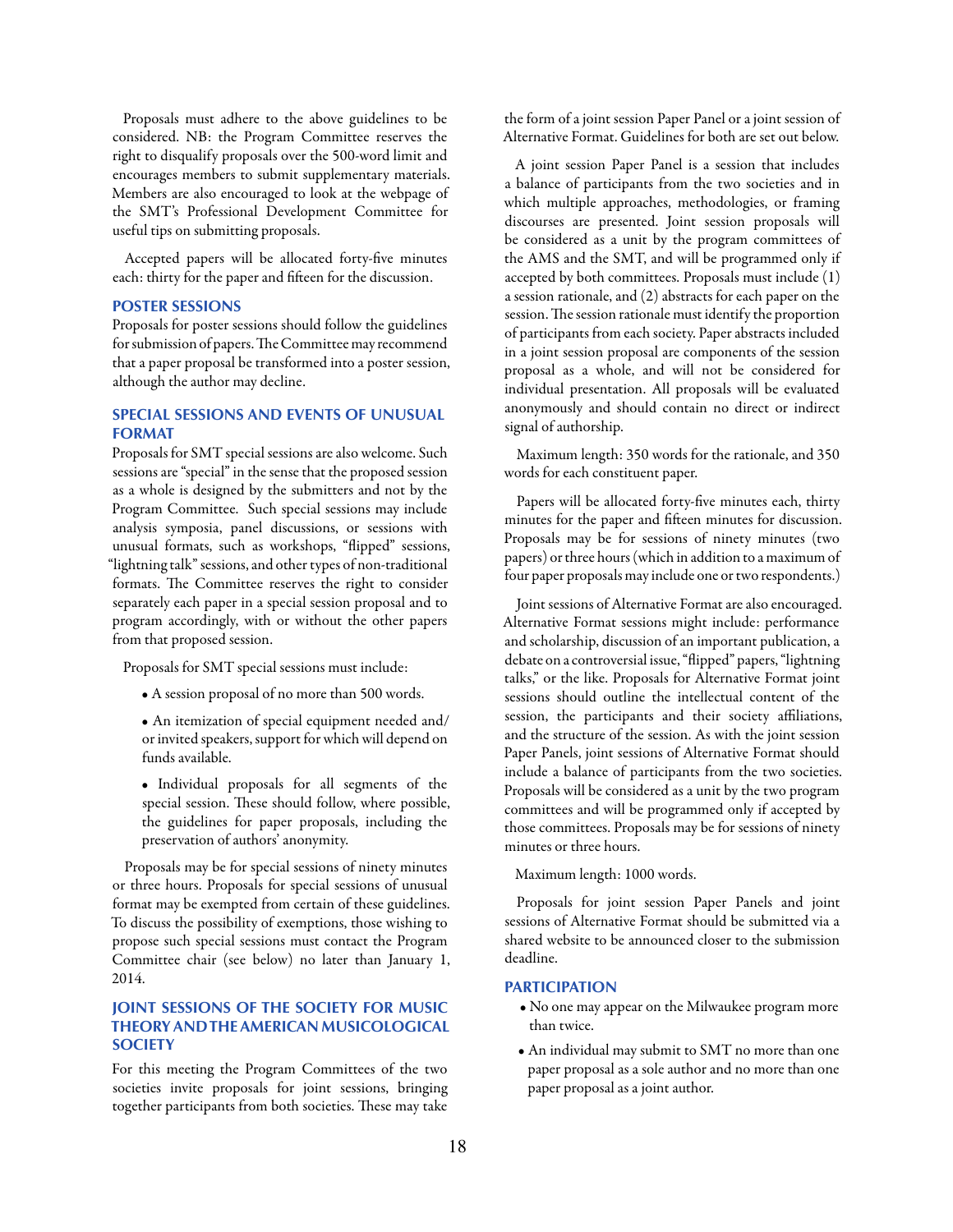#### <span id="page-18-0"></span>**SUBMISSION PROCEDURE**

Links to the online-submission page for proposals will be provided on the SMT website by mid-December 2013. Detailed information on the electronic submission procedure, including the required format for all materials, will appear on the website. Those who have difficulties with online submission should contact the Executive Director at [vlong@uchicago.edu.](mailto:vlong@uchicago.edu) Note that rejected proposals will remain anonymous; only the SMT Executive Director, in mailing out acceptance and rejection letters, will know the identity of the authors of these proposals.

# **DEADLINE**

Proposals must be received by 5 p.m. EST, Wednesday, January 15, 2014. Please take time zone differences into account! No proposals will be accepted after the 5 p.m. EST deadline. In order to avoid technical problems with submission of a proposal, the Program Committee recommends that proposals be submitted at least twentyfour hours before the deadline.

#### **SMT 2014 PROGRAM COMMITTEE**

Judith Lochhead, Stony Brook University (chair) Poundie Burstein, CUNY (*ex officio*) Michael Klein, Temple University Sherry Lee, University of Toronto Alexander Rehding, Harvard University Adam Ricci, University of North Carolina at Greensboro Leigh VanHandel, Michigan State University (chair, 2015 Program Committee)

# **CONTACTING THE PROGRAM COMMITTEE CHAIR**

For clarification or further information, please contact Judith Lochhead at [judith.lochhead@stonybrook.edu](mailto:judith.lochhead%40stonybrook.edu?subject=).

# **NEWS FROM REGIONAL SOCIETIES**

The Music Theory Society of the Mid-Atlantic held its eleventh Annual Meeting at Temple University's Boyer College of Music and Dance in March. This year's Program Committee was chaired by Jonathan Kochavi, and the committee notes the diversity and high quality of both submissions and the presentations of the conference attendees.

Scott Burnham provided the keynote address and workshop. Although the late Steven Strunk and Carl Wiens were missed, Henry Martin's tribute to Prof. Strunk as chair of a session dedicated to him was touching and was warmly received. Prof. Strunk's widow, Elena, was able to join us as a guest at the conference.

The Society wishes to thank David Carson Berry for his excellent service as editor of its online journal, *GAMUT*. David will step down in the coming weeks, and the Society will appoint a new editor to continue building upon the strong foundation he has laid; *GAMUT* continues to welcome submissions on any music-theoretical topic.

—Edward Latham

\* \* \* \* \*

Music Theory Midwest's twenty-fourth Annual Conference was held April 26–27, 2013, at the University of Oklahoma in Norman. Approximately eighty-five registered members of MTMW were in attendance. Sarah Ellis, Frank Riddick, and Rachel Lumsden (University of Oklahoma) managed local arrangements for this conference. David Clampitt (The Ohio State University) chaired the program committee, which included Stefanie Dickinson (University of Central Arkansas), David Heetderks (Oberlin College-Conservatory), Catherine Losada (Cincinnati College-Conservatory of Music), Samuel Ng (Cincinnati College-Conservatory of Music), William Guerin (Indiana University), and Scott Murphy (University of Kansas), *ex officio* as MTMW President. The program of thirty-five presentations ran the gamut of theoretical and analytical topics, reflecting the diversity of interests that has come to characterize MTMW's conferences in recent years. The keynote address, "Composition as Commentary: Completing the Unfinished Fugue in *Die Kunst Der Fuge* by J. S. Bach," was delivered by Kevin Korsyn (University of Michigan).

The Arthur J. Komar Award for the outstanding paper delivered by a student was awarded to James Bungert (University of Wisconsin–Madison) for "Performing Sagittal Space: an Egocentric Model of Melodic Inversion." Kevin Holm-Hudson (University of Wisconsin) chaired the Komar Award Committee, which included Stefanie Dickinson (University of Central Arkansas), Hali Fieldman (University of Missouri–Kansas City), and Alan Street (University of Kansas).

The Conference was preceded by MTMW's third annual pre-conference workshop. Gary Karpinski (University of Massachusetts–Amherst) and Rachel Lumsden (University of Oklahoma) led a group of graduate students and faculty in an exploration of this year's topic, "Music Theory Pedagogy and the Academic Job Interview."

Congratulations go to newly elected officers: Catherine Losada (Cincinnati College-Conservatory of Music), president; Nora Engebretsen (Bowling Green State University), treasurer; Aleksandra Vojcic (University of Michigan), area I representative; Victoria Malawey (Macalester College), area III representative; and Sarah Iker (University of Chicago), student representative for areas II and IV. The following officers will continue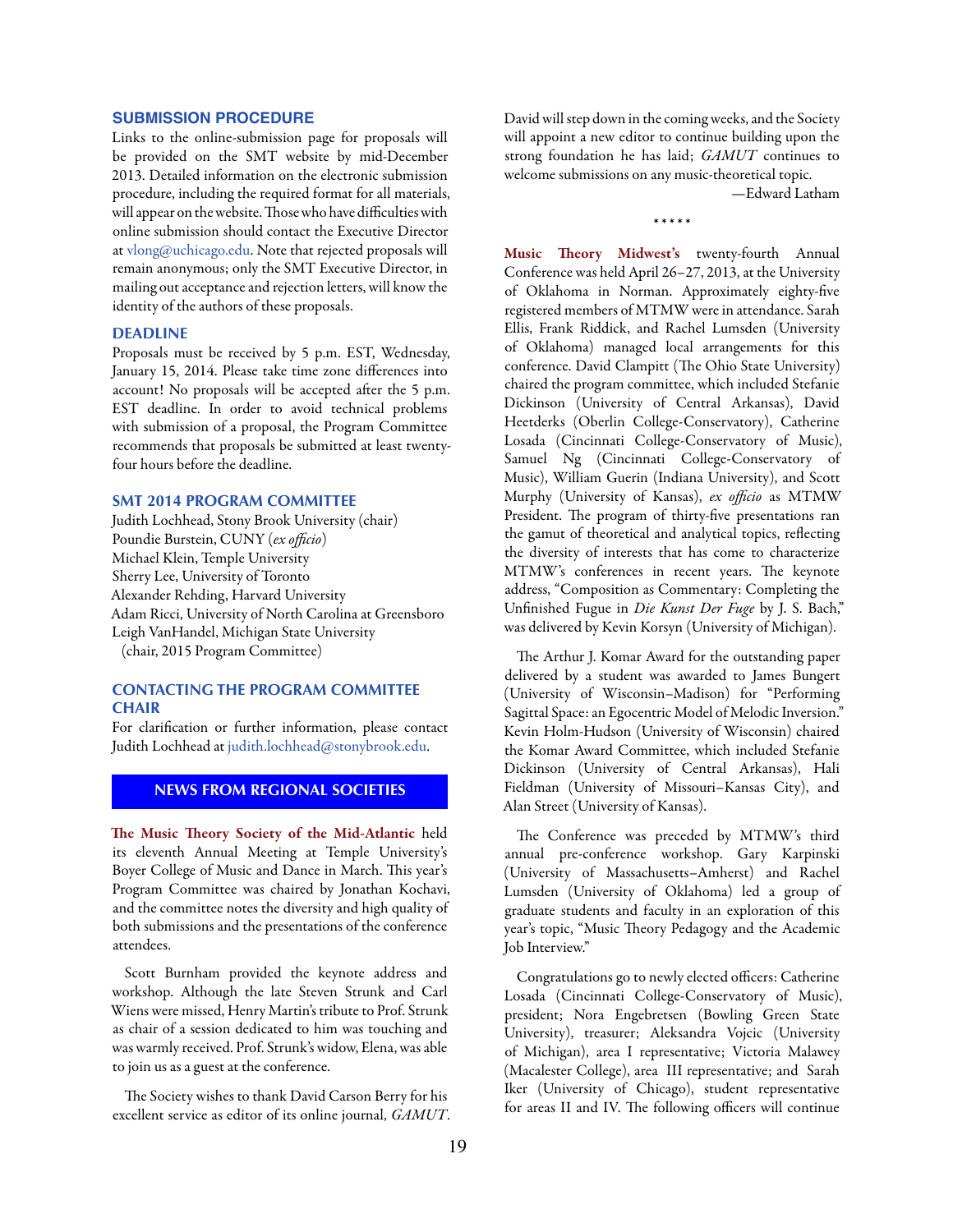for another year: Melissa Hoag (Oakland University), secretary; Jeremy Day O'Connell (Knox College), area II representative; Hali Fieldman (University of Missouri– Kansas City), area IV representative; and Jessica Narum (University of Minnesota), student representative for areas I and III. Many thanks go to Steven Rings (University of Chicago) for chairing the Nominating Committee, and to the other members of the Committee, Sumanth Gopinath (University of Minnesota), and Clare Eng (Belmont University).

Our next Annual Conference will take place April 25–26, 2014, at Lawrence Conservatory, in Appleton, Wisconsin. Arnie Cox (Oberlin College-Conservatory) will chair the Program Committee.

MTMW draws its officers and executive board from the Great Lakes and Great Plains states. Anyone from the area interested in participating more actively as an officer or committee member is encouraged to volunteer by contacting Catherine Losada at [losadacc@ucmail](mailto:losadacc%40ucmail.uc.edu?subject=)  [.uc.edu](mailto:losadacc%40ucmail.uc.edu?subject=). MTMW welcomes members from all geographic areas. More information can be found at our new website: [mtmw.org.](http://mtmw.org)

—Melissa Hoag

\* \* \* \* \*

The Music Theory Society of New York State (MTSNYS) met on April 6–7, 2013, at Stony Brook University, with Judith Lochhead as the local host. William Marvin and Seth Monahan (Eastman School of Music) gave a plenary session on the pedagogy of sonata form, and Nicole Biamonte (McGill University) gave the keynote address: "Getting Rhythm."

Volume 37–38 (double issue) of *Theory and Practice* is expected in Autumn 2013.

The 2014 meeting will take place April 5–6 at New York University, with Panayotis Mavromatis in charge of local arrangements. The call for papers is posted on our website, [http://ithaca.edu/music/mtsnys/2014\\_call.html](http://ithaca.edu/music/mtsnys/2014_call.html), with a submission deadline of October 1. The Program Chair is Philip Lambert (Baruch College, CUNY); other members of the program committee include Maureen Carr (Pennsylvania State University), Sigrun Heinzelmann (Oberlin Conservatory), William Marvin (Eastman School of Music), and Paul Miller (Cornell University).

The officers for MTSNYS 2013–14 are William Marvin (Eastman School of Music), president; Timothy Johnson (Ithaca College), vice president; Rebecca Jemian (University of Louisville), secretary; and David Sommerville (Ithaca College), treasurer. Board Members are Christopher Bartlette (Binghamton University, SUNY), Charity Lofthouse (Hobart and William Smith

Colleges), Sarah Marlowe (New York University), and Peter Silberman (Ithaca College).

—William Marvin

\* \* \* \* \*

Music Theory Southeast (MTSE) held its Annual Meeting April 5–6, 2013, at Appalachian State University in Boone, NC. The Program Committee was Michael Baker (University of Kentucky), chair; Joseph Kraus (Florida State University), Irna Priore (University of North Carolina–Greensboro), Anna Stephan-Robinson (West Liberty University), Robert Wells (Eastman School of Music), and Matthew R. Shaftel (Florida State University), *ex officio*. In addition to the eighteen interesting and diverse papers, the program included a concert by members of the Society, and a Graduate Student Workshop on timbre and instrumentation in rock music led by Guy Capuzzo (University of North Carolina–Greensboro). The keynote address, given by Philip Rupprecht (Duke University), was entitled "Never the Same Twice: Some Varieties of Rhythmic Experience."

The Best Student Paper Award was presented to David Dominique (Brandeis University) for his paper, "Filters, Stasis, Motion and Anticipation in Beat Furrer's *Invocation VI*," and to Judith Ofcarcik (Florida State University) for her paper, "The Aesthetics of Rupture: Adorno and the Adagio of Beethoven's Ninth Symphony." Gabe Fankhauser (Appalachian State University) did a fantastic job with local arrangements.

The next Annual Meeting will take place March 21–22, 2014 in Tampa. Jill Brasky (University of South Florida) will serve as local arrangements chair. The program chair will be Guy Capuzzo. Joseph Kraus will lead a Graduate Student Workshop on musical narrative.

MTSE draws its officers from Florida, Georgia, South Carolina, North Carolina, Virginia, and West Virginia, but the Society welcomes members from all geographic areas. Current officers are Matthew R. Shaftel, president; Hiu-Wah Au (Appalachian State University), treasurer; J. Daniel Jenkins (University of South Carolina), secretary; Juan Chattah (University of Miami) and Alan Theisen (Mars Hill College), members-at-large. Please visit our website at [http://jazztheory.uncg.edu/mtse/.](http://jazztheory.uncg.edu/mtse/)

—J. Daniel Jenkins

\* \* \* \* \*

The Twenty-eighth Annual Meeting of the New England Conference of Music Theorists was held on Friday and Saturday, April 12–13, 2013, at Tufts University in Medford, MA. The Society held a very successful student workshop on music cognition, with a focus on pitch memory and melody perception. Professor Elizabeth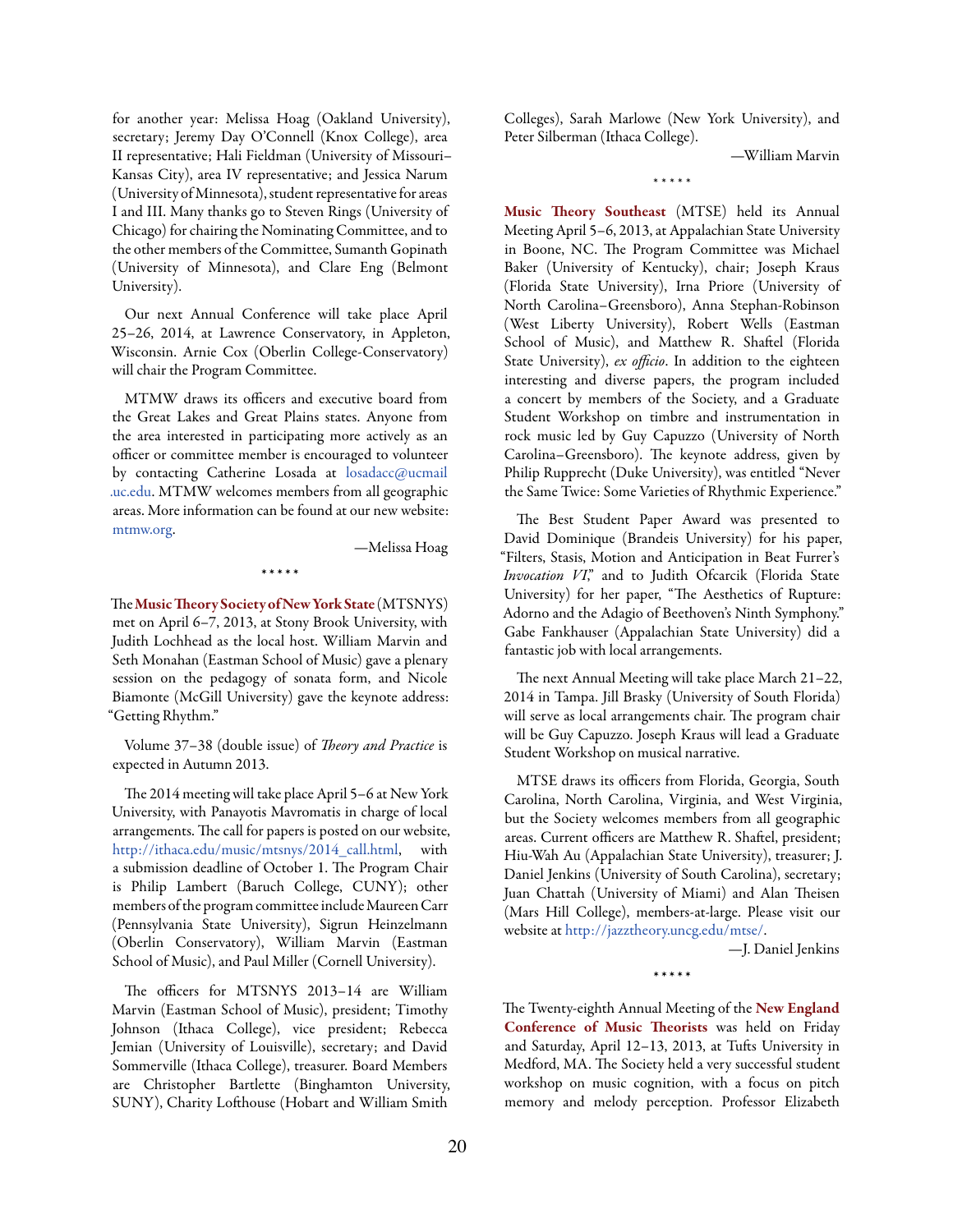West Marvin (Eastman School of Music) led the workshop, with the assistance of special guest Professor Aniruddh D. Patel (Department of Psychology, Tufts University). In keeping with the focus of the workshop, the Society also sponsored a lively Saturday-afternoon panel discussion entitled "Music Cognition and Music Theory," with Professors Marvin and Patel, joined by Professor Ian Quinn (Yale University). The NECMT Program Committee—Jason Yust, chair (Boston University), Olaf Post (Harvard University), Margaret Thomas (Connecticut College), and Roger Graybill (*ex officio*) selected a diverse range of papers for the other sessions. Abstracts of those talks are available on our website, <http://necmt.org> (Stuart Woronecki, webmaster).

Margaret Thomas (Connecticut College) was elected as our new president, succeeding Roger Graybill (New England Conservatory), and Scott Brickman (University of Maine at Fort Kent) was elected secretary after having served as interim secretary for the past year. Many thanks go to the Nominating Committee—Peter Kaminsky, David Kopp, and Stefan Kostka—for their efforts.

The entire Society extends special thanks to our local arrangements coordinator, Janet Schmalfeldt (Tufts University), who handled the preparations. Kudos also go to Jeffrey Rawitsch, Manager of Granoff Music Center Events, who was amazingly proactive and thorough in preparing for our meeting.

—Roger Graybill

The Oklahoma Music Theory Round Table, the world's oldest professional music theory society, will meet in late September or early October of 2013 (exact date to be determined) at Oral Roberts University. For information on this meeting, please contact Prof. Cheryl Bocanegra [cbocanegra@oru.edu](mailto:cbocanegra%40oru.edu?subject=), ([918\) 495-7518.](callto:918%29 495-7518)

\* \* \* \* \*

For more information on the Round Table, visit our website at <https://portfolio.ou.edu/users/step9035/web/omtrt.html> or contact Ken Stephenson ([kstephenson@ou.edu\)](mailto:kstephenson%40ou.edu?subject=).

\* \* \* \* \*

—Ken Stephenson

The Rocky Mountain Society for Music Theory held its Annual Meeting at Northern Arizona University in Flagstaff on April 5–6, 2013. The conference featured twenty-one papers on subjects ranging from Gesualdo to neuroscience, including such diverse topics as form and motive, transformational approaches to chromatic harmony, perception and emotion, and music of the twenty-first century. Participants came from throughout the region and numerous other areas, including the Midwest, the Southeast, the East Coast, and Canada. The number of proposal submissions increased this year, resulting in a more competitive and high-quality conference. Thanks go to Stephen Brown (Northern Arizona University) for his efforts as president of the Society in organizing an enjoyable and stimulating conference. Stephen also chaired the Program Committee, assisted by Kristin Taavola (University of Denver) and Carissa Reddick (University of Northern Colorado). The Society is also delighted

# **REGIONAL AND AFFILIATE THEORY SOCIETY CONTACTS**

Canadian University Music Society Mary Ingraham [maryi@ualberta.ca](mailto:maryi%40ualberta.ca?subject=)

Columbia Music Scholarship Conference [http://www.columbia.edu/cu/cmsc](mailto:http://www.columbia.edu/cu/cmsc?subject=)

CUNY Graduate Students in Music Aya Hayashi [ahayashi@gc.cuny.edu](mailto:ahayashi%40gc.cuny.edu?subject=)

Music Theory and Musicology at CCM Carl Burdick [caburdick@gmail.com](mailto:caburdick%40gmail.com?subject=)

Music Theory Society at Florida State **University** Brian Jarvis [bej11@my.fsu.edu](mailto:bej11%40my.fsu.edu?subject=)

GAMMA-UT [Gamma-ut@austin.utexas.edu](mailto:Gamma-ut%40austin.utexas.edu?subject=)

Indiana University Graduate Theory Association Jason Jedlicka [jrjedlic@umail.iu.edu](mailto:jrjedlic%40umail.iu.edu?subject=)

McGill Music Graduate Students' Society [mgss.pgss@music.mcgill.ca](mailto:mgss.pgss%40music.mcgill.ca?subject=)

Midwest Graduate Music Consortium Richard Adams [rmadams@wisc.edu](mailto:rmadams%40wisc.edu?subject=)

Music Theory Society of the Mid-Atlantic Edward Latham Temple University [elatham@temple.edu](mailto:elatham%40temple.edu?subject=)

Music Theory Midwest Melissa Hoag Oakland University [hoag@oakland.edu](mailto:hoag%40oakland.edu?subject=)

Music Theory Society of New York State William Marvin eastman School of Music [wmarvin@esm.rochester.edu](mailto:wmarvin%40esm.rochester.edu?subject=)

*(continued, p. 22)*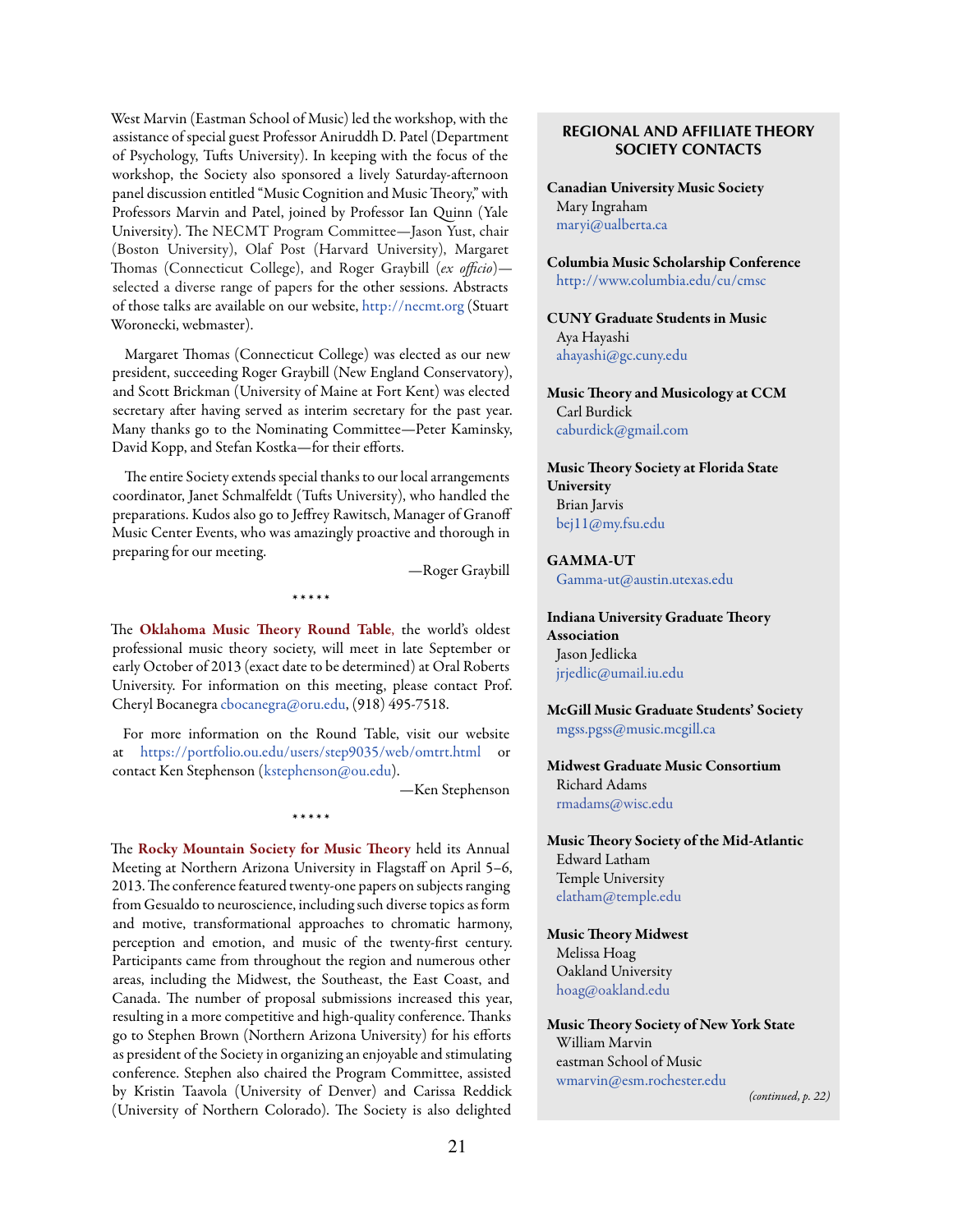to congratulate John Muniz of Yale University, who won the best graduate student paper award for his presentation "Transformation at the Margins of Tonality: Scriabin's Seventh Piano Sonata."

Our next conference will take place April 4–5, 2014, at Arizona State University in Tempe, Arizona, in conjunction with the Rocky Mountain Chapter of the AMS and the Southwest Chapter of SEM. Carissa Reddick (University of Northern Colorado) will serve as president and chair of the Program Committee, joined by Ellon Carpenter (Arizona State University), Don Traut (University of Arizona), and Keith Waters (University of Colorado–Boulder). Ellon Carpenter will also serve as the local arrangements chair. Further details and a call for papers will be posted to the RMSMT web page at [http://www.colorado.edu/music/rmsmt](http://www.colorado.edu/music/rmsmt/) as they become available.

—Carissa Reddick

The South Central Society for Music Theory held its 2013 annual meeting at the University of Alabama from February 15–16. The program featured fifteen papers and a concert of chamber music by Donald Martino, Luigi Dallapiccola, and Peter Westergaard including Westergaard's chamber opera *Mr. and Mrs. Discobbolos*  (with a poetic reading by the composer). This year's winner for best paper delivered by a graduate student went to Scott C. Schumann for his paper "Interpreting the Mourning Process through Hindemith's *Trauermusik.*"

\* \* \* \* \*

The Program Committee for the conference was Matthew Steinbron (University of Louisiana–Lafayette), chair; Thomas Robinson (University of Alabama), Rebecca Long (Mars Hill College), and Tim Saeed (Louisiana State University). The Society is grateful to the University of Alabama and to our local arrangements chair, Thomas Robinson, for hosting this memorable conference.

SCSMT President Alan Theisen (Mars Hill College) completed his term this year and Secretary Christopher Segall (University of Alabama) will be moving to the Midwest. Both of these executive officers contributed greatly to the vitality and success of this organization. The incoming president is Jeff Yunek (Kennesaw State University), and incoming secretary is Douglas Rust (University of Southern Mississippi). Joseph Brumbeloe (University of Southern Mississippi) continues to serve as the society's treasurer.

The next annual meeting of SCSMT will be held in spring, 2014, at The University of Mississippi with Danny Beard (University of Southern Mississippi) chairing the Program Committee.

\* \* \* \* \*

—Douglas Rust

The Texas Society for Music Theory held its thirty-fifth Annual Meeting on March 1–2, 2013, at the University of North Texas, Denton, TX. Stephen Slottow, Danny Arthurs, Rachel Mitchell, Philip Baczewski, Frank Heidlberger, and Justin Lavacek coordinated local arrangements. This year marked the second consecutive year

# **REGIONAL AND AFFILITATE THEORY SOCIETY CONTACTS**

(*continued*)

Music Theory Southeast J. Daniel Jenkins University of South Carolina [Jenkins.danny@gmail.com](mailto:Jenkins.danny%40gmail.com?subject=)

New England Conference of Music Theorists Roger Graybill [roger.graybill@necmusic.edu](mailto:roger.graybill%40necmusic.edu?subject=)

Oklahoma Theory Round Table Ken Stephenson University of Oklahoma [kstephenson@ou.edu](mailto:kstephenson%40ou.edu?subject=)

Rocky Mountain Society for Music Theory Carissa Reddick University of Northern Colorado [Carissa.Reddick@unco.edu](mailto:Carissa.Reddick%40unco.edu?subject=)

South Central Society for Music Theory Douglas Rust University of Southern Mississippi [Douglas.Rust@usm.edu](mailto:Douglas.Rust%40usm.edu?subject=)

Texas Society for Music Theory Graham Hunt University of Texas at Arlington [gghunt@uta.edu](mailto:gghunt%40uta.edu?subject=)

West Coast Conference of Music Theory and Analysis Jack F. Boss University of Oregon [jfboss@uoregon.edu](mailto:jfboss%40uoregon.edu?subject=)

Western Ontario Graduate Student Symposium [wugsom@gmail.com](mailto:wugsom%40gmail.com?subject=)



Links to international societies and other organizations of interest may be found at [http://](http://societymusictheory.org/societies/related) [societymusictheory.org/societies/related](http://societymusictheory.org/societies/related).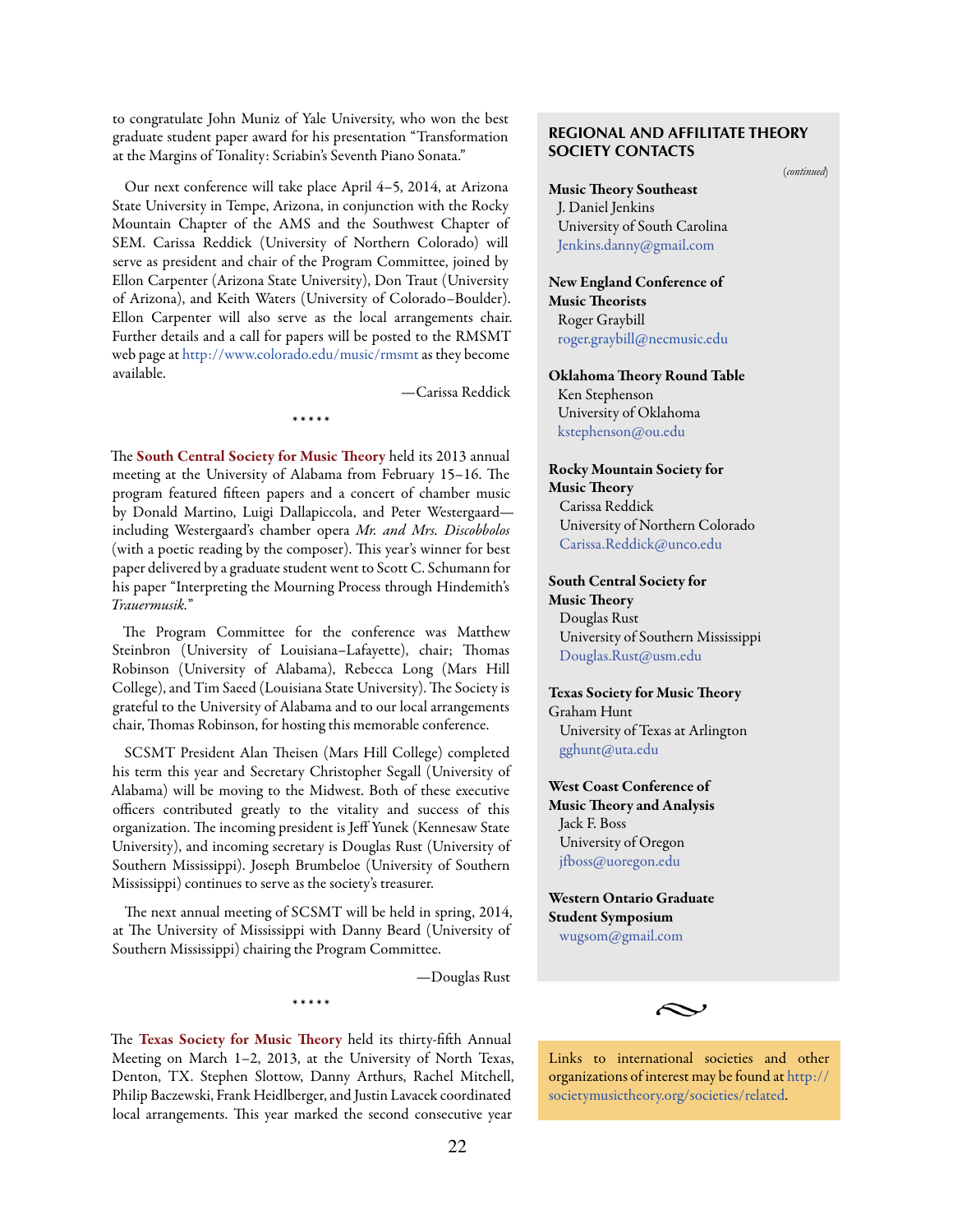<span id="page-22-0"></span>of both a record high number of paper submissions and conference attendance. Our keynote address, "Partimento: Its Past and Future," was given by Giorgio Sanguinetti, author of *The Art of Partimento: History, Theory and Practice*. The address was an intriguing journey through the history of Partimento writing, a look at its "decryption," and considerations of its pedagogical use both in the past and in our current age. In addition to the keynote address, there were four paper sessions —"20th-Century Topics," "Baroque/Medieval Vocal Music, "Beethoven/ Brahms," and "Expression/Efficacy/Idioms"—as well as a special pedagogical presentation titled "Teaching Musical Form With and Without the Score" by Matthew Santa, and a panel session entitled "From Trailer to Historic Legacy: Approaches to Analyzing Music in Film," organized by Kevin Clifton (Sam Houston State University). The Herbert Colvin Award for best student presentation was awarded to Judith Ofcarcik (Florida State University) for her paper entitled "The Aesthetics of Rupture: Adorno and the Adagio of Beethoven's Ninth Symphony." The Program Selection Committee consisted of Robert Hatten (University of Texas–Austin), Rachel Mitchell (University of North Texas), Dave Easley (Oklahoma City University), and Timothy McKinney (Baylor University).

The 2013 meeting will be held at the University of Texas–San Antonio on February 28–March 1, 2014. Local arrangements will be coordinated by Jennifer Beavers. The call for papers will be transmitted via the usual media in the fall.

Current TSMT officers are: Graham Hunt (University of Texas–Arlington), president; Matthew Santa (Texas Tech University), past president; Philip Baczewski (University of North Texas), secretary; and Andrew Davis (University of Houston), treasurer. These officers, along with Sean Atkinson (University of Texas–Arlington), Kevin Clifton (Sam Houston State University), Blaise Ferrandino (Texas Christian University), and Sarah Sarver (Oklahoma City University), comprise the Executive Board.

For additional information about TSMT, please contact Graham Hunt, University of Texas–Arlington, School of Music, Box 19105, Arlington, TX, 76019. Phone: 817- 272-2446; e-mail[:](mailto:: gghunt@uta.edu) [gghunt@uta.edu](mailto:gghunt%40uta.edu?subject=). The TSMT website, maintained by Philip Baczewski, is located at [http://tsmt.](http://tsmt.unt.edu/) [unt.edu/](http://tsmt.unt.edu/).

—Graham Hunt

#### \* \* \* \* \*

The West Coast Conference of Music Theory and Analysis held its Annual Meeting at the University of California–Irvine on March 15–17, 2013. This year's conference featured a lecture-recital on Schoenberg's *Ode to Napoleon* by Michael Friedmann, Genevieve Feiwen Lee, and the Eclipse Quartet. Michael

Friedmann also gave the keynote lecture, entitled "Topic and Hexatonic Structure in Schoenberg's *Ode to Napoleon*." The program also included a paper by Pieter van den Toorn on "The *Rite of Spring* at 100."

There were seven paper sessions in total, featuring topics on late-twentieth and twenty-first century music, text and musical structure, classical form, Stravinsky, Schoenberg, and "new theoretical models." I would like to thank my colleagues on the program committee, Amy Bauer (University of California–Irvine) and Russell Knight (San Diego State University), for the local arrangements. Amy is particularly deserving of our kudos for being a gracious host despite the huge workload placed on her.

Planning is just beginning for next year's meeting, to be held at the University of Utah in Salt Lake City, our second meeting there. Bruce Quaglia, Jack Boss, and others yet to be named will serve on the program committee. A call for papers will be posted in November. I am also pleased to announce that our second collection of essays based on papers from the West Coast Conference was published in January 2013 by Cambridge Scholars—*Analyzing the Music of Living Composers (and Others)*. Brad Osborn, Tim Pack, Stephen Rodgers, and I served as coeditors. Information on how to purchase a copy can be found at [http://www.c-s-p.org.](http://www.c-s-p.org)

As always, the West Coast Conference welcomes new members, especially those from schools in our region (or neighboring ones) that have not participated in the past. Dues are \$5 for students and \$10 for regular members, and they can be sent to Bruce Quaglia, School of Music, University of Utah, 1375 E. Presidents Circle, Salt Lake City, UT 84112–0030. If you have questions or comments about the Conference, contact Jack Boss at [jfboss@uoregob.edu](mailto:jfboss%40uoregob.edu?subject=) or School of Music and Dance, 1225 University of Oregon, Eugene, OR, 97403-1225.

—Jack Boss

# **GRADUATE STUDENT ORGANIZATIONS**

The Music Theory Society at Florida State University successfully conducted its Thirtieth Annual Music Theory Forum on January 19, 2013. Professor James Hepokoski (Yale University) gave the keynote address entitled "*Gottheit*, Silence, Life, and Death in Beethoven's *Heiliger Dankgesang*." Many thanks to all of the officers for the 2012–13 academic year who helped make this event possible: Brian Jarvis, president; Kimberly Goddard Loeffert, vice president; Benjamin Krock, treasurer; Rafael Almario, secretary; and John Peterson and Gillian Robertson, forum co-chairs. The Thirty-First Annual Music Theory Forum will be held in early Spring 2014, with more detailed information to be posted soon on